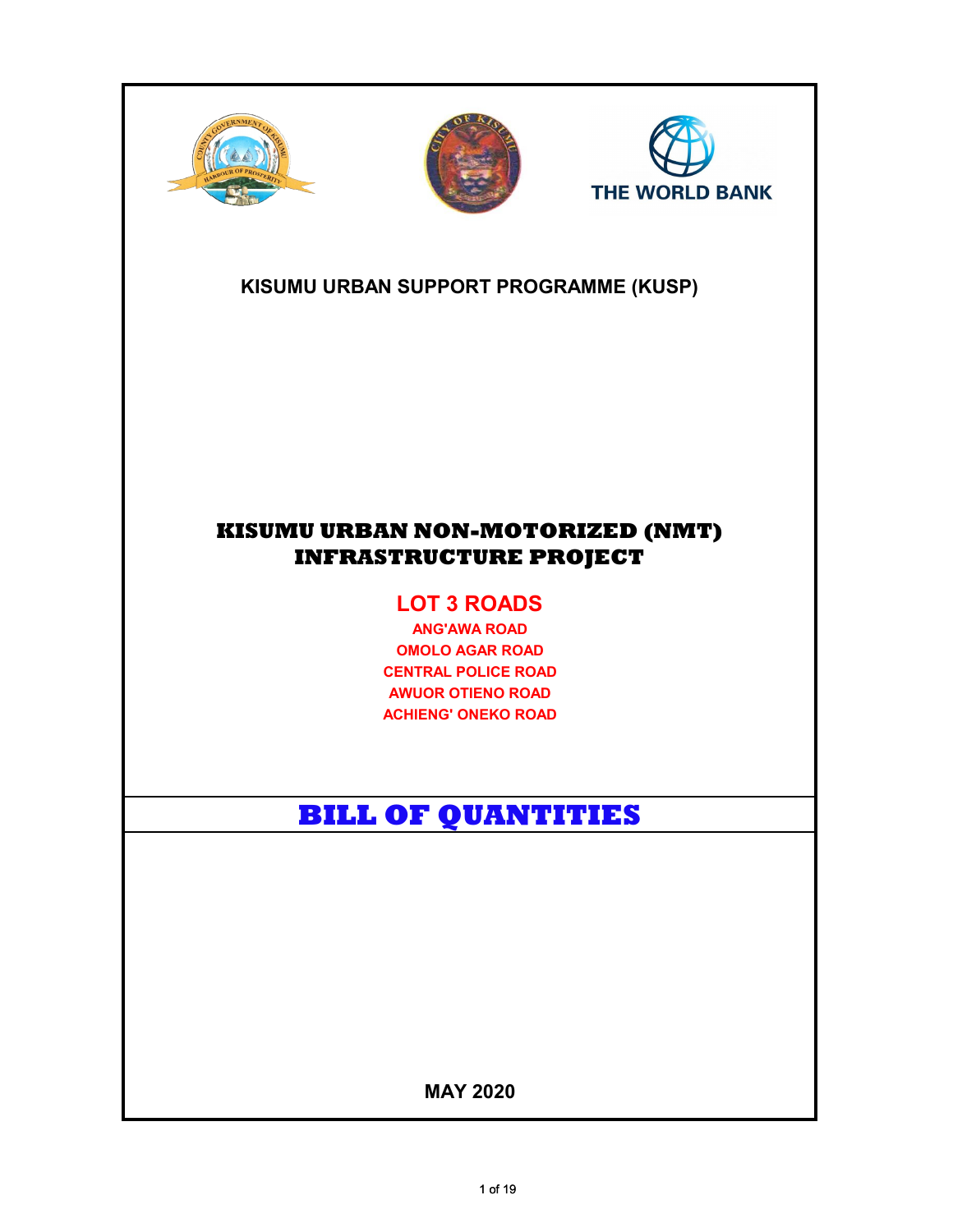#### NMT LOT 3 BoQ

| ITEM              | <b>DESCRIPTION</b>                                                                                                                                                                                                           | <b>UNIT</b>   | <b>QTY</b> | <b>RATE</b><br>(KES) | <b>AMOUNT</b><br>(KES) |
|-------------------|------------------------------------------------------------------------------------------------------------------------------------------------------------------------------------------------------------------------------|---------------|------------|----------------------|------------------------|
| <b>Bill No. 1</b> | <b>Preliminaries/General and Provisional Sums</b>                                                                                                                                                                            |               |            |                      |                        |
|                   | 1.1 Provide for Engineer's Offices including, furniture,<br>printer/copier/scanner, internet, security, water and<br>electricity and maintainance including all office<br>consummables as directed by the Engineer.          | PC Sum        |            |                      |                        |
|                   | $1.2$ Include a percentage on Item 1.1 for the Contactor's<br>Overheads and Profit                                                                                                                                           | $\frac{0}{0}$ |            |                      |                        |
|                   | 1.3 Allow a sum of Ksh 300,000 for material testing                                                                                                                                                                          | PC Sum        |            | 300,000.00           |                        |
|                   | 1.4 Include a percentage on Item 1.3 for the Contactor's<br>Overheads and Profit                                                                                                                                             | $\frac{0}{0}$ |            |                      |                        |
|                   | 1.5 Allow a sum of Ksh 1,600,000 for Resident Engineer's<br>and Support staff accommodation                                                                                                                                  |               |            | 1,600,000.00         |                        |
|                   | $1.6$ Include a percentage on Item 1.5 for the Contactor's<br>Overheads and Profit                                                                                                                                           | $\frac{0}{0}$ |            | 15%                  |                        |
|                   | 1.7 Provide with driver, fuel and maintain one used under 7<br>years 4 - wheel drive Toyota station wagon of under<br>3000cc diesel engine capacity, for the exclusive use of<br>the Resident Engineer for unlimited mileage | Veh. Mths     | 8          |                      |                        |
|                   | 1.8 Field survey work including chainage marking and<br>setting out as direted by the Resident Engineer                                                                                                                      | Months        | 8          |                      |                        |
|                   | 1.9 Allow a sum of Kshs 800,000 for the Engineers<br>miscellaneous account to be spent in whole or part as<br>directed by the Resident Engineer against receipts.                                                            | PC Sum        |            | 800,000.00           |                        |
|                   | 1.10 Include a percentage on Item 1.9 for the Contactor's<br>Overheads and Profit                                                                                                                                            | $\frac{0}{0}$ |            |                      |                        |
|                   | 1.11 Provide, erect and maintain publicity signs as directed<br>by the Engineer.                                                                                                                                             |               | 2          |                      |                        |
|                   | 1.12 Provide for 4 No Resident Engineers Support Staff for 8<br>months for Engineers attendance as per special<br>specifications Clause 137                                                                                  | Months        | 8          |                      |                        |
|                   | $1.13$ Include a percentage on Item 1.12 for the Contactor's<br>Overheads and Profit                                                                                                                                         | $\%$          |            |                      |                        |
|                   | 1.14 Allow a sum of Kshs. 800,000 for payment of overtime<br>to RE Staff                                                                                                                                                     | PC Sum        |            | 800,000.00           |                        |
|                   | 1.15 Include a percentage on Item 1.14 for the Contactor's<br>Overheads and Profit                                                                                                                                           | $\frac{0}{0}$ |            |                      |                        |
|                   | 1.16 Allow for provisional sum of Kenya Shillings Two<br>Million Five Hundred Thousand only (2,500,000)for<br>Engineers staff supervision allowances and airtime                                                             | PC Sum        |            | 2,500,000            |                        |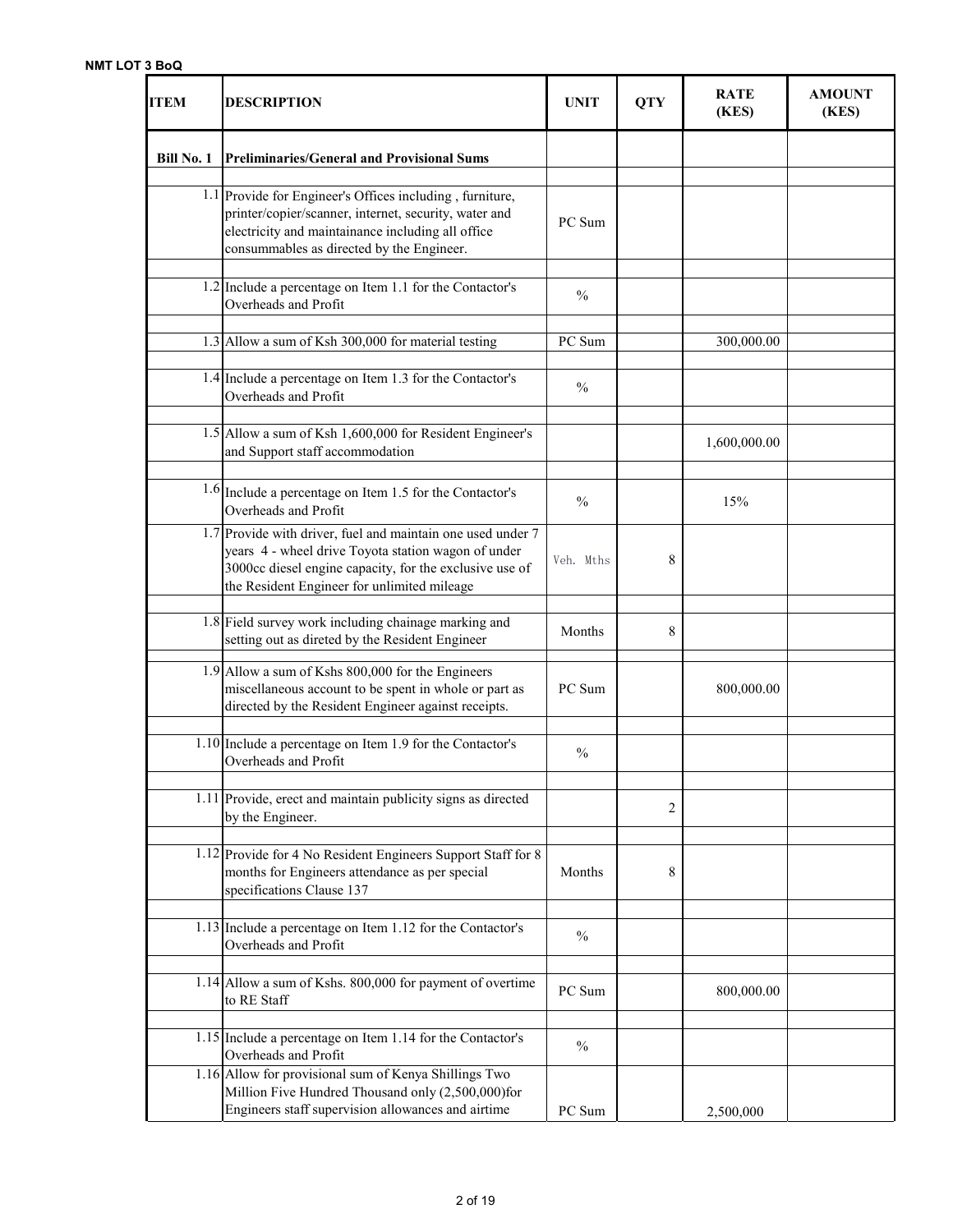|             | $1.17$ Include a percentage on Item 1.16 for the Contractors<br>overheads and Profits                                                         |             |            |                      |                        |
|-------------|-----------------------------------------------------------------------------------------------------------------------------------------------|-------------|------------|----------------------|------------------------|
|             |                                                                                                                                               | $\%$        |            | 15                   |                        |
|             | <b>Provisional Sums</b>                                                                                                                       |             |            |                      |                        |
|             | To be expended after design and evaluation of<br>contractor quotation in line with Conditions of the                                          |             |            |                      |                        |
|             | <b>Contract and PPADA 2015.</b>                                                                                                               |             |            |                      |                        |
|             | To be Carried Forward to next Page                                                                                                            |             |            |                      |                        |
| <b>ITEM</b> | <b>DESCRIPTION</b>                                                                                                                            | <b>UNIT</b> | <b>QTY</b> | <b>RATE</b><br>(KES) | <b>AMOUNT</b><br>(KES) |
|             | Brought forward from previous page                                                                                                            |             |            |                      |                        |
|             | $1.16$ Allow for a provisional sum of Kshs 1,500,000.00 for                                                                                   |             |            |                      |                        |
|             | installation of pedestrian refuge shades along the<br>Walkway as directed by the Engineer                                                     | Prov. Sum   |            | 1,500,000.00         |                        |
|             | $1.17$ Allow for a provisional sum of Kshs 300,000.00 for<br>installation of pedal cycle parking sheds as directed by<br>the Engineer         | Prov. Sum   |            | 300,000.00           |                        |
|             | 1.18 Allow for a provisional sum of Kshs 750,000.00 for<br>installation of Boda Boda facilities as directed by the<br>Engineer                | Prov. Sum   |            | 750,000.00           |                        |
|             | 1.19 Allow for a provisional sum of Kshs $12,00,000.00$ for<br>installation of streetlighting.                                                | Prov. Sum   |            | 12,000,000.00        |                        |
|             | $1.20$ Allow for a provisional sum of Kshs $1,000,000.00$ for<br>supply and installation of benches at locations directed<br>by the Engineer. | Prov. Sum   |            | 1,000,000.00         |                        |
|             | 1.21 Allow for a provisional sum of Kshs $750,000.00$ for<br>planting and nurturing of approved trees as directed by<br>the Engineer.         | Prov. Sum   |            | 750,000.00           |                        |
|             | 1.22 Allow for a provisional sum of Kshs 2,000,000.00 for<br>flower pots with approved flowers.                                               | Prov. Sum   |            | 2,000,000.00         |                        |
|             |                                                                                                                                               |             |            |                      |                        |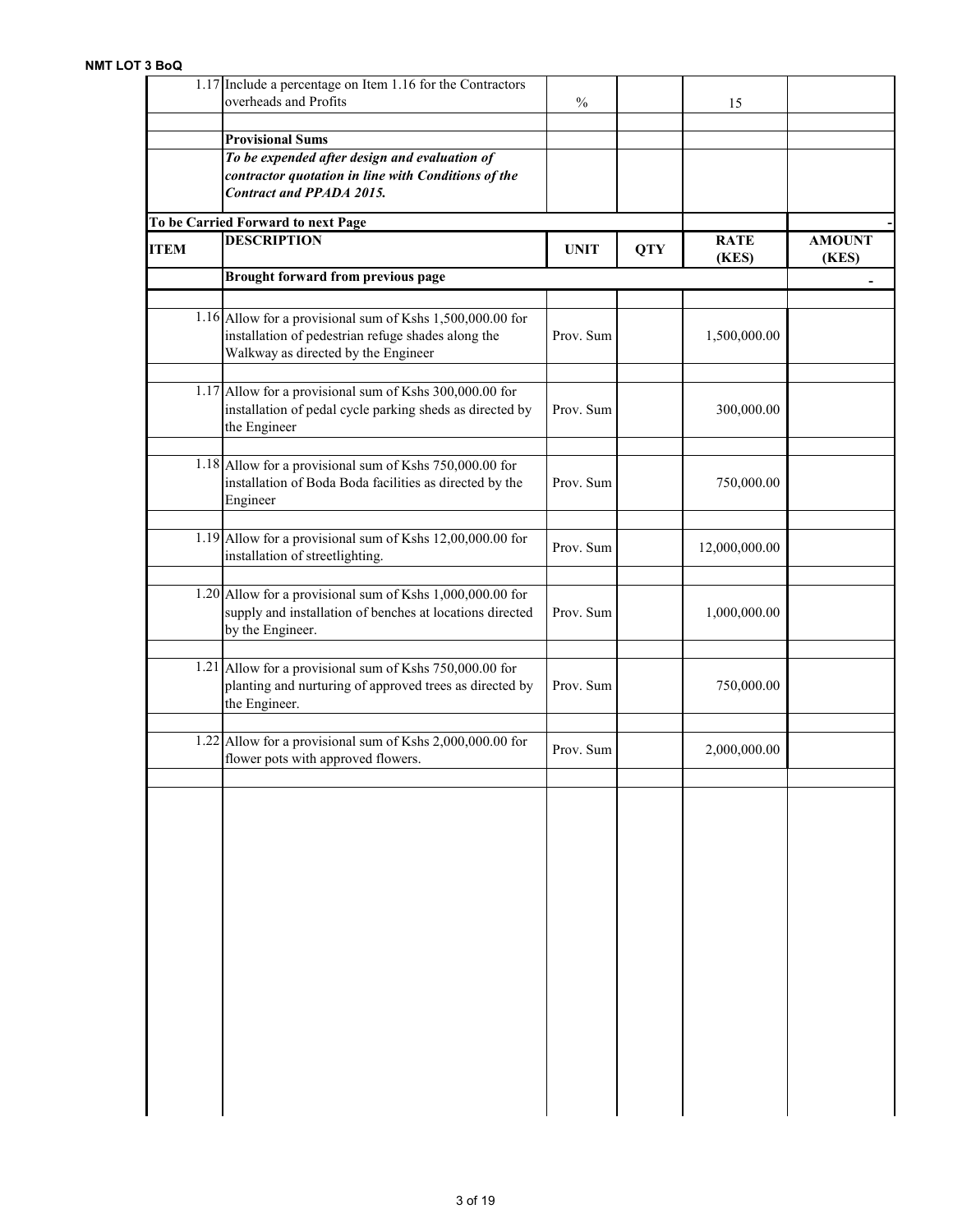|             | To be Carried Forward to Sammary Page                                                                                                                                                                                                                                      |                |            |              |               |
|-------------|----------------------------------------------------------------------------------------------------------------------------------------------------------------------------------------------------------------------------------------------------------------------------|----------------|------------|--------------|---------------|
| <b>ITEM</b> | <b>DESCRIPTION</b>                                                                                                                                                                                                                                                         | <b>UNIT</b>    | <b>QTY</b> | <b>RATE</b>  | <b>AMOUNT</b> |
| Bill No. 4  | <b>Site Clearance</b>                                                                                                                                                                                                                                                      |                |            | (KES)        | (KES)         |
|             | 4.1 Provide a sum of Kshs 3,000,000 for relocation of<br>services as directed by the Engineer.                                                                                                                                                                             | PC Sum         |            | 3,000,000.00 |               |
|             | 4.2 Include a percentage on Item 4.1 for the Contactor's<br>Overheads and Profit                                                                                                                                                                                           | $\%$           |            |              |               |
|             | 4.3 Dismantling of structures on roadway including sorting<br>out the dismantled material, disposal of unserviceable<br>material complete with leads and lifts as instructed by<br>the Engineer and utilizing the serviceable material free<br>of cost in permanent works. |                |            |              |               |
|             | (a) Existing paving material                                                                                                                                                                                                                                               | m <sup>2</sup> | 2,850      |              |               |
|             | (b) Asphalt concrete                                                                                                                                                                                                                                                       | m <sup>2</sup> | 200        |              |               |
|             | (c) Kerbs                                                                                                                                                                                                                                                                  | m              | 2,130      |              |               |
|             | (d) Side drain                                                                                                                                                                                                                                                             | m              | 215        |              |               |
|             | 4.4 Remove upto 0.1 m top soil including removal of all<br>grass, transport to spoil and spread or transport to spoil<br>and spread or stockpile for re-use as directed by the<br>Engineer.                                                                                | $\rm m^3$      | 2,050      |              |               |
|             |                                                                                                                                                                                                                                                                            |                |            |              |               |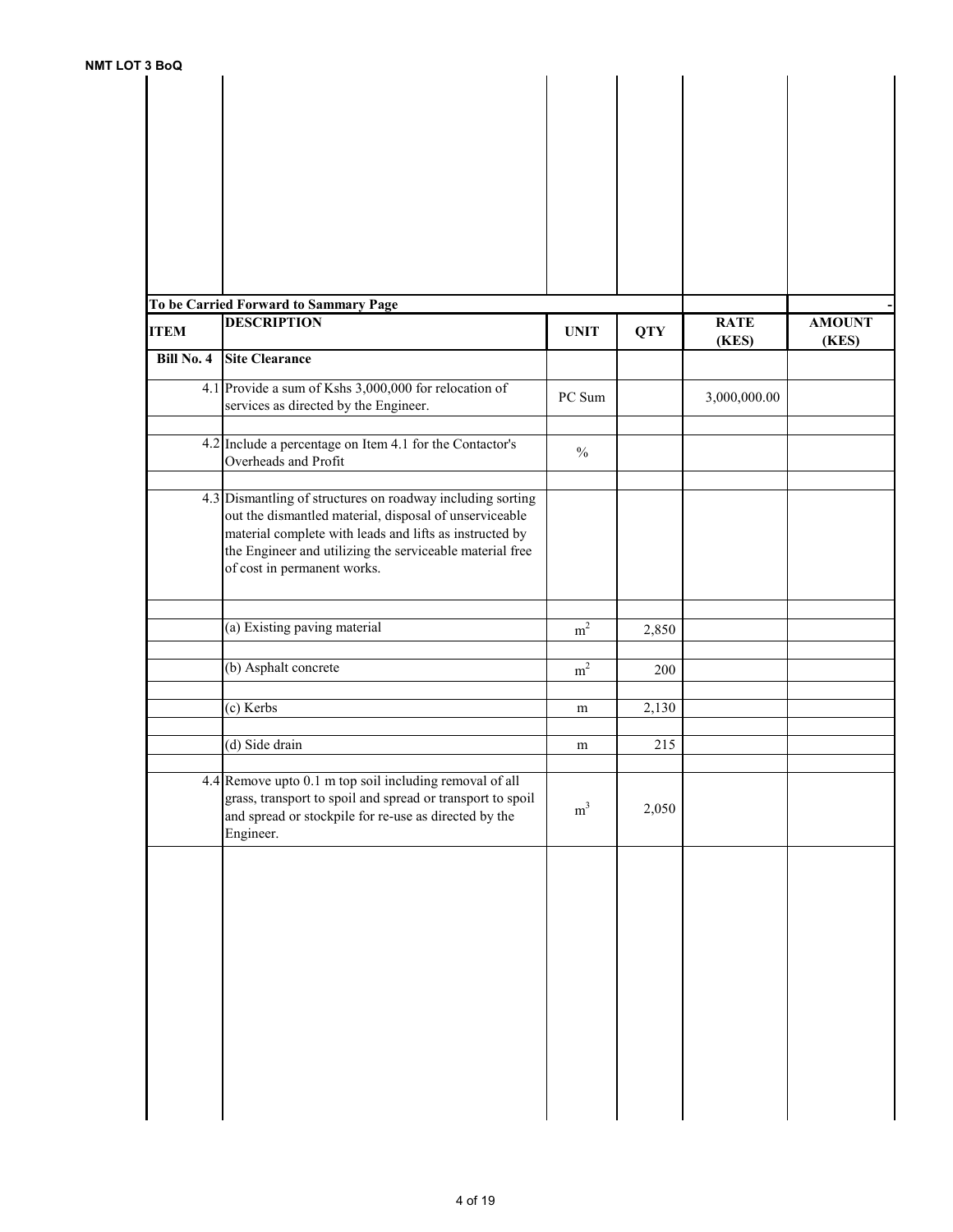| To be Carried Forward to Sammary Page<br><b>DESCRIPTION</b><br><b>RATE</b><br><b>AMOUNT</b><br><b>QTY</b><br><b>UNIT</b><br>(KES)<br>(KES)<br>Bill No. 5<br><b>Earthworks</b><br>5.1 Cut to spoil in soft.<br>$\rm m^3$<br>4,995<br>5.2 Cut to spoil in hard.<br>m <sup>3</sup><br>62<br>5.3 Compact the surface in to receive approved fill or<br>pavement material to the satisfaction of the Engineer.<br>$\rm m^2$<br>30,015<br>5.4 Provide, lay and compact approved fill material to<br>formation levels in 150mm layers compacted to<br>$\rm m^3$<br>250<br>100%MDD (AASHTO T99) as subgrade. | 3 BOQ       |  |  |  |
|------------------------------------------------------------------------------------------------------------------------------------------------------------------------------------------------------------------------------------------------------------------------------------------------------------------------------------------------------------------------------------------------------------------------------------------------------------------------------------------------------------------------------------------------------------------------------------------------------|-------------|--|--|--|
|                                                                                                                                                                                                                                                                                                                                                                                                                                                                                                                                                                                                      |             |  |  |  |
|                                                                                                                                                                                                                                                                                                                                                                                                                                                                                                                                                                                                      |             |  |  |  |
|                                                                                                                                                                                                                                                                                                                                                                                                                                                                                                                                                                                                      |             |  |  |  |
|                                                                                                                                                                                                                                                                                                                                                                                                                                                                                                                                                                                                      |             |  |  |  |
|                                                                                                                                                                                                                                                                                                                                                                                                                                                                                                                                                                                                      |             |  |  |  |
|                                                                                                                                                                                                                                                                                                                                                                                                                                                                                                                                                                                                      |             |  |  |  |
|                                                                                                                                                                                                                                                                                                                                                                                                                                                                                                                                                                                                      |             |  |  |  |
|                                                                                                                                                                                                                                                                                                                                                                                                                                                                                                                                                                                                      |             |  |  |  |
|                                                                                                                                                                                                                                                                                                                                                                                                                                                                                                                                                                                                      |             |  |  |  |
|                                                                                                                                                                                                                                                                                                                                                                                                                                                                                                                                                                                                      |             |  |  |  |
|                                                                                                                                                                                                                                                                                                                                                                                                                                                                                                                                                                                                      |             |  |  |  |
|                                                                                                                                                                                                                                                                                                                                                                                                                                                                                                                                                                                                      |             |  |  |  |
|                                                                                                                                                                                                                                                                                                                                                                                                                                                                                                                                                                                                      |             |  |  |  |
|                                                                                                                                                                                                                                                                                                                                                                                                                                                                                                                                                                                                      |             |  |  |  |
|                                                                                                                                                                                                                                                                                                                                                                                                                                                                                                                                                                                                      |             |  |  |  |
|                                                                                                                                                                                                                                                                                                                                                                                                                                                                                                                                                                                                      |             |  |  |  |
|                                                                                                                                                                                                                                                                                                                                                                                                                                                                                                                                                                                                      |             |  |  |  |
|                                                                                                                                                                                                                                                                                                                                                                                                                                                                                                                                                                                                      |             |  |  |  |
|                                                                                                                                                                                                                                                                                                                                                                                                                                                                                                                                                                                                      | <b>ITEM</b> |  |  |  |
|                                                                                                                                                                                                                                                                                                                                                                                                                                                                                                                                                                                                      |             |  |  |  |
|                                                                                                                                                                                                                                                                                                                                                                                                                                                                                                                                                                                                      |             |  |  |  |
|                                                                                                                                                                                                                                                                                                                                                                                                                                                                                                                                                                                                      |             |  |  |  |
|                                                                                                                                                                                                                                                                                                                                                                                                                                                                                                                                                                                                      |             |  |  |  |
|                                                                                                                                                                                                                                                                                                                                                                                                                                                                                                                                                                                                      |             |  |  |  |
|                                                                                                                                                                                                                                                                                                                                                                                                                                                                                                                                                                                                      |             |  |  |  |
|                                                                                                                                                                                                                                                                                                                                                                                                                                                                                                                                                                                                      |             |  |  |  |
|                                                                                                                                                                                                                                                                                                                                                                                                                                                                                                                                                                                                      |             |  |  |  |
|                                                                                                                                                                                                                                                                                                                                                                                                                                                                                                                                                                                                      |             |  |  |  |
|                                                                                                                                                                                                                                                                                                                                                                                                                                                                                                                                                                                                      |             |  |  |  |
|                                                                                                                                                                                                                                                                                                                                                                                                                                                                                                                                                                                                      |             |  |  |  |
|                                                                                                                                                                                                                                                                                                                                                                                                                                                                                                                                                                                                      |             |  |  |  |
|                                                                                                                                                                                                                                                                                                                                                                                                                                                                                                                                                                                                      |             |  |  |  |
|                                                                                                                                                                                                                                                                                                                                                                                                                                                                                                                                                                                                      |             |  |  |  |
|                                                                                                                                                                                                                                                                                                                                                                                                                                                                                                                                                                                                      |             |  |  |  |
|                                                                                                                                                                                                                                                                                                                                                                                                                                                                                                                                                                                                      |             |  |  |  |
|                                                                                                                                                                                                                                                                                                                                                                                                                                                                                                                                                                                                      |             |  |  |  |
|                                                                                                                                                                                                                                                                                                                                                                                                                                                                                                                                                                                                      |             |  |  |  |
|                                                                                                                                                                                                                                                                                                                                                                                                                                                                                                                                                                                                      |             |  |  |  |
|                                                                                                                                                                                                                                                                                                                                                                                                                                                                                                                                                                                                      |             |  |  |  |
|                                                                                                                                                                                                                                                                                                                                                                                                                                                                                                                                                                                                      |             |  |  |  |
|                                                                                                                                                                                                                                                                                                                                                                                                                                                                                                                                                                                                      |             |  |  |  |
|                                                                                                                                                                                                                                                                                                                                                                                                                                                                                                                                                                                                      |             |  |  |  |
|                                                                                                                                                                                                                                                                                                                                                                                                                                                                                                                                                                                                      |             |  |  |  |
|                                                                                                                                                                                                                                                                                                                                                                                                                                                                                                                                                                                                      |             |  |  |  |
|                                                                                                                                                                                                                                                                                                                                                                                                                                                                                                                                                                                                      |             |  |  |  |
|                                                                                                                                                                                                                                                                                                                                                                                                                                                                                                                                                                                                      |             |  |  |  |
|                                                                                                                                                                                                                                                                                                                                                                                                                                                                                                                                                                                                      |             |  |  |  |
|                                                                                                                                                                                                                                                                                                                                                                                                                                                                                                                                                                                                      |             |  |  |  |
|                                                                                                                                                                                                                                                                                                                                                                                                                                                                                                                                                                                                      |             |  |  |  |
|                                                                                                                                                                                                                                                                                                                                                                                                                                                                                                                                                                                                      |             |  |  |  |
|                                                                                                                                                                                                                                                                                                                                                                                                                                                                                                                                                                                                      |             |  |  |  |
|                                                                                                                                                                                                                                                                                                                                                                                                                                                                                                                                                                                                      |             |  |  |  |
|                                                                                                                                                                                                                                                                                                                                                                                                                                                                                                                                                                                                      |             |  |  |  |
|                                                                                                                                                                                                                                                                                                                                                                                                                                                                                                                                                                                                      |             |  |  |  |
|                                                                                                                                                                                                                                                                                                                                                                                                                                                                                                                                                                                                      |             |  |  |  |
|                                                                                                                                                                                                                                                                                                                                                                                                                                                                                                                                                                                                      |             |  |  |  |
|                                                                                                                                                                                                                                                                                                                                                                                                                                                                                                                                                                                                      |             |  |  |  |
|                                                                                                                                                                                                                                                                                                                                                                                                                                                                                                                                                                                                      |             |  |  |  |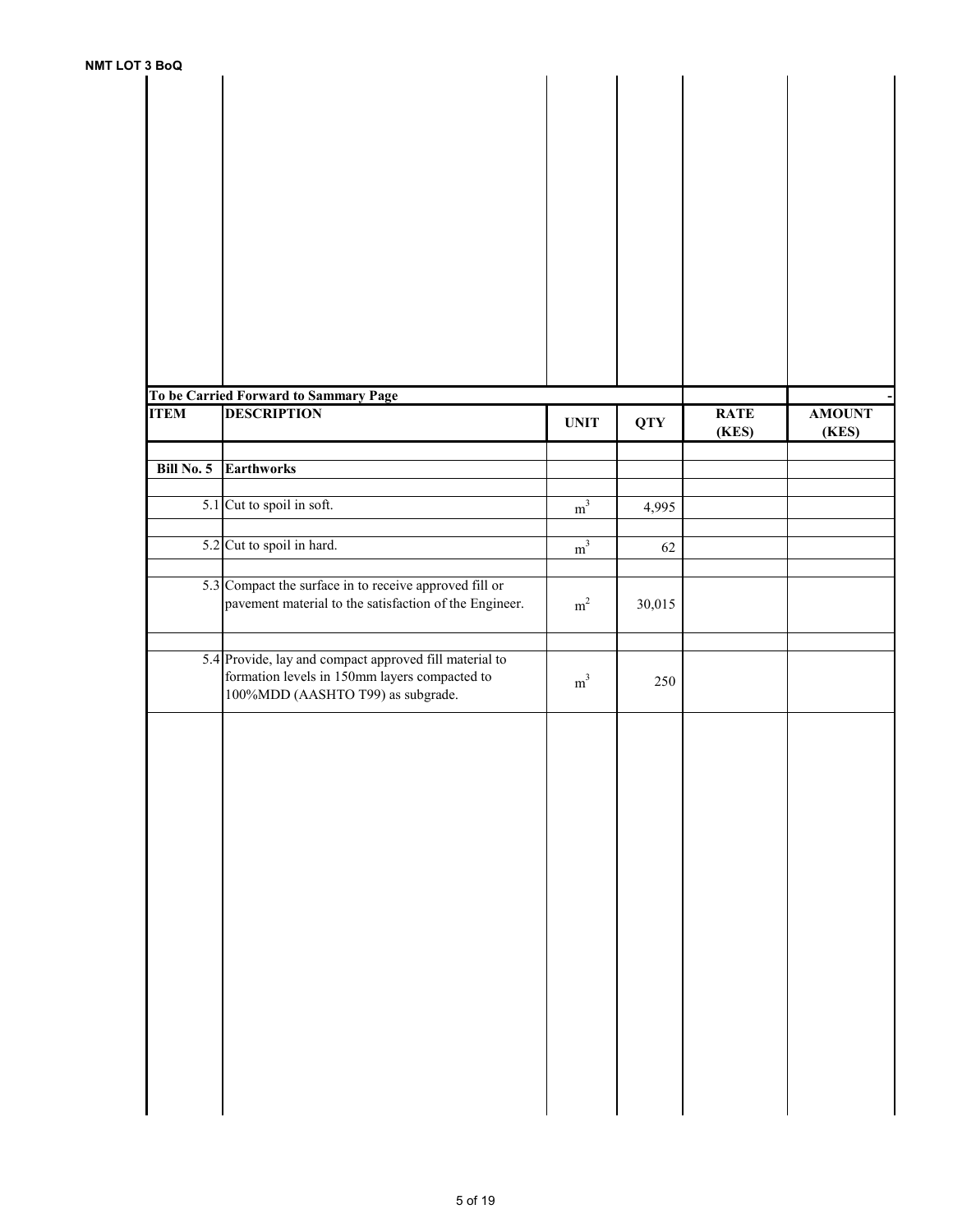|                   | To be Carried Forward to Sammary Page                        |             |            |             |               |
|-------------------|--------------------------------------------------------------|-------------|------------|-------------|---------------|
| <b>ITEM</b>       | <b>DESCRIPTION</b>                                           | <b>UNIT</b> | <b>QTY</b> | <b>RATE</b> | <b>AMOUNT</b> |
|                   |                                                              |             |            | (KES)       | (KES)         |
|                   |                                                              |             |            |             |               |
| <b>Bill No. 8</b> | <b>Drainage</b>                                              |             |            |             |               |
|                   |                                                              |             |            |             |               |
|                   |                                                              |             |            |             |               |
|                   | 8.1 Cut to spoil for side drains including outfall drains as |             |            |             |               |
|                   | indicated in the drawings or as instructed by the            | $\rm m^3$   | 1,905      |             |               |
|                   | Engineer                                                     |             |            |             |               |
|                   |                                                              |             |            |             |               |
|                   | 8.2 Provide and install Type A side drainage as indicated in |             |            |             |               |
|                   |                                                              |             |            |             |               |
|                   |                                                              |             |            |             |               |
|                   | the drawing or as instructed by the Engineer                 | m           | 3,440      |             |               |
|                   |                                                              |             |            |             |               |
|                   |                                                              |             |            |             |               |
|                   | 8.3 Provide and install Type B side drainage as indicated in |             |            |             |               |
|                   | the drawing or as instructed by the Engineer                 | ${\bf m}$   | 1,240      |             |               |
|                   |                                                              |             |            |             |               |
|                   |                                                              |             |            |             |               |
|                   |                                                              |             |            |             |               |
|                   | 8.4 Provide reinforced pre-cast 0.675 m wide drain cover     |             |            |             |               |
|                   | slabs for passage of traffic as instructed by the Engineer.  | ${\bf m}$   | 480        |             |               |
|                   |                                                              |             |            |             |               |
|                   |                                                              |             |            |             |               |
|                   |                                                              |             |            |             |               |
|                   |                                                              |             |            |             |               |
|                   |                                                              |             |            |             |               |
|                   |                                                              |             |            |             |               |
|                   |                                                              |             |            |             |               |
|                   |                                                              |             |            |             |               |
|                   |                                                              |             |            |             |               |
|                   |                                                              |             |            |             |               |
|                   |                                                              |             |            |             |               |
|                   |                                                              |             |            |             |               |
|                   |                                                              |             |            |             |               |
|                   |                                                              |             |            |             |               |
|                   |                                                              |             |            |             |               |
|                   |                                                              |             |            |             |               |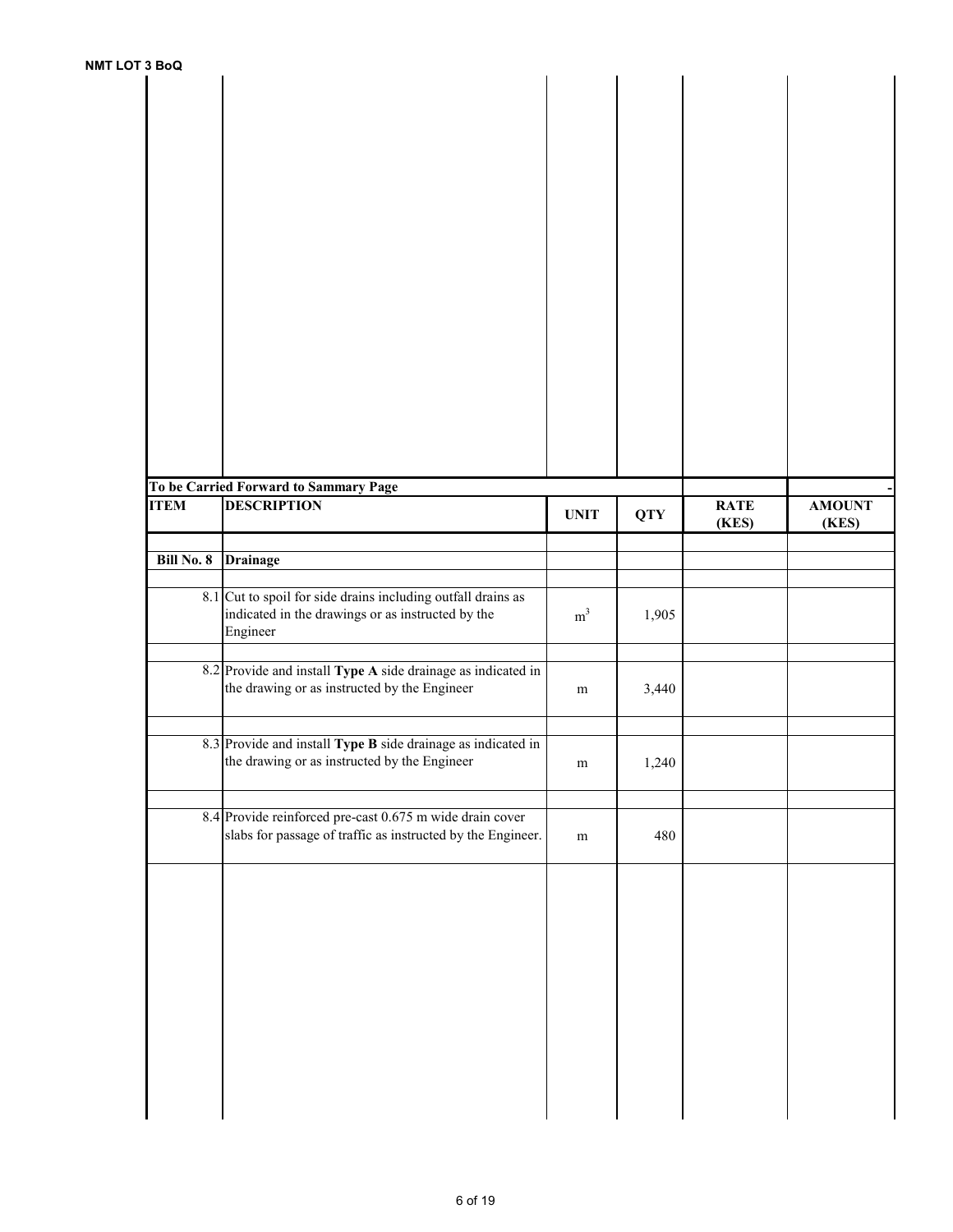| <b>DOU</b>  |                                                             |             |            |             |               |
|-------------|-------------------------------------------------------------|-------------|------------|-------------|---------------|
|             |                                                             |             |            |             |               |
|             |                                                             |             |            |             |               |
|             |                                                             |             |            |             |               |
|             |                                                             |             |            |             |               |
|             |                                                             |             |            |             |               |
|             |                                                             |             |            |             |               |
|             |                                                             |             |            |             |               |
|             |                                                             |             |            |             |               |
|             |                                                             |             |            |             |               |
|             |                                                             |             |            |             |               |
|             |                                                             |             |            |             |               |
|             |                                                             |             |            |             |               |
|             |                                                             |             |            |             |               |
|             |                                                             |             |            |             |               |
|             |                                                             |             |            |             |               |
|             |                                                             |             |            |             |               |
|             |                                                             |             |            |             |               |
|             |                                                             |             |            |             |               |
|             |                                                             |             |            |             |               |
|             |                                                             |             |            |             |               |
|             |                                                             |             |            |             |               |
|             |                                                             |             |            |             |               |
|             |                                                             |             |            |             |               |
|             |                                                             |             |            |             |               |
|             |                                                             |             |            |             |               |
|             |                                                             |             |            |             |               |
|             |                                                             |             |            |             |               |
|             |                                                             |             |            |             |               |
|             |                                                             |             |            |             |               |
|             |                                                             |             |            |             |               |
|             |                                                             |             |            |             |               |
|             |                                                             |             |            |             |               |
|             |                                                             |             |            |             |               |
|             |                                                             |             |            |             |               |
|             |                                                             |             |            |             |               |
|             |                                                             |             |            |             |               |
|             |                                                             |             |            |             |               |
|             |                                                             |             |            |             |               |
|             |                                                             |             |            |             |               |
|             |                                                             |             |            |             |               |
|             |                                                             |             |            |             |               |
|             |                                                             |             |            |             |               |
|             |                                                             |             |            |             |               |
|             | To be Carried Forward to Sammary Page                       |             |            |             |               |
|             |                                                             |             |            |             |               |
| <b>ITEM</b> | <b>DESCRIPTION</b>                                          | <b>UNIT</b> | <b>QTY</b> | <b>RATE</b> | <b>AMOUNT</b> |
|             |                                                             |             |            | (KES)       | (KES)         |
|             |                                                             |             |            |             |               |
|             |                                                             |             |            |             |               |
| Bill No. 9  | <b>Traffic Control</b>                                      |             |            |             |               |
|             |                                                             |             |            |             |               |
|             |                                                             |             |            |             |               |
|             | 9.1 Maintain passage of traffic through the works including |             |            |             |               |
|             | provisions of signs, barring and lighting as per clause     | Lumpsum     |            |             |               |
|             |                                                             |             |            |             |               |
|             | 907 of Standard Specification.                              |             |            |             |               |
|             |                                                             |             |            |             |               |
|             |                                                             |             |            |             |               |
|             |                                                             |             |            |             |               |
|             |                                                             |             |            |             |               |
|             |                                                             |             |            |             |               |
|             |                                                             |             |            |             |               |
|             |                                                             |             |            |             |               |
|             |                                                             |             |            |             |               |
|             |                                                             |             |            |             |               |
|             |                                                             |             |            |             |               |
|             |                                                             |             |            |             |               |
|             |                                                             |             |            |             |               |
|             |                                                             |             |            |             |               |
|             |                                                             |             |            |             |               |
|             |                                                             |             |            |             |               |
|             |                                                             |             |            |             |               |
|             |                                                             |             |            |             |               |
|             |                                                             |             |            |             |               |
|             |                                                             |             |            |             |               |
|             |                                                             |             |            |             |               |
|             |                                                             |             |            |             |               |
|             |                                                             |             |            |             |               |
|             |                                                             |             |            |             |               |
|             |                                                             |             |            |             |               |
|             |                                                             |             |            |             |               |
|             |                                                             |             |            |             |               |
|             |                                                             |             |            |             |               |
|             |                                                             |             |            |             |               |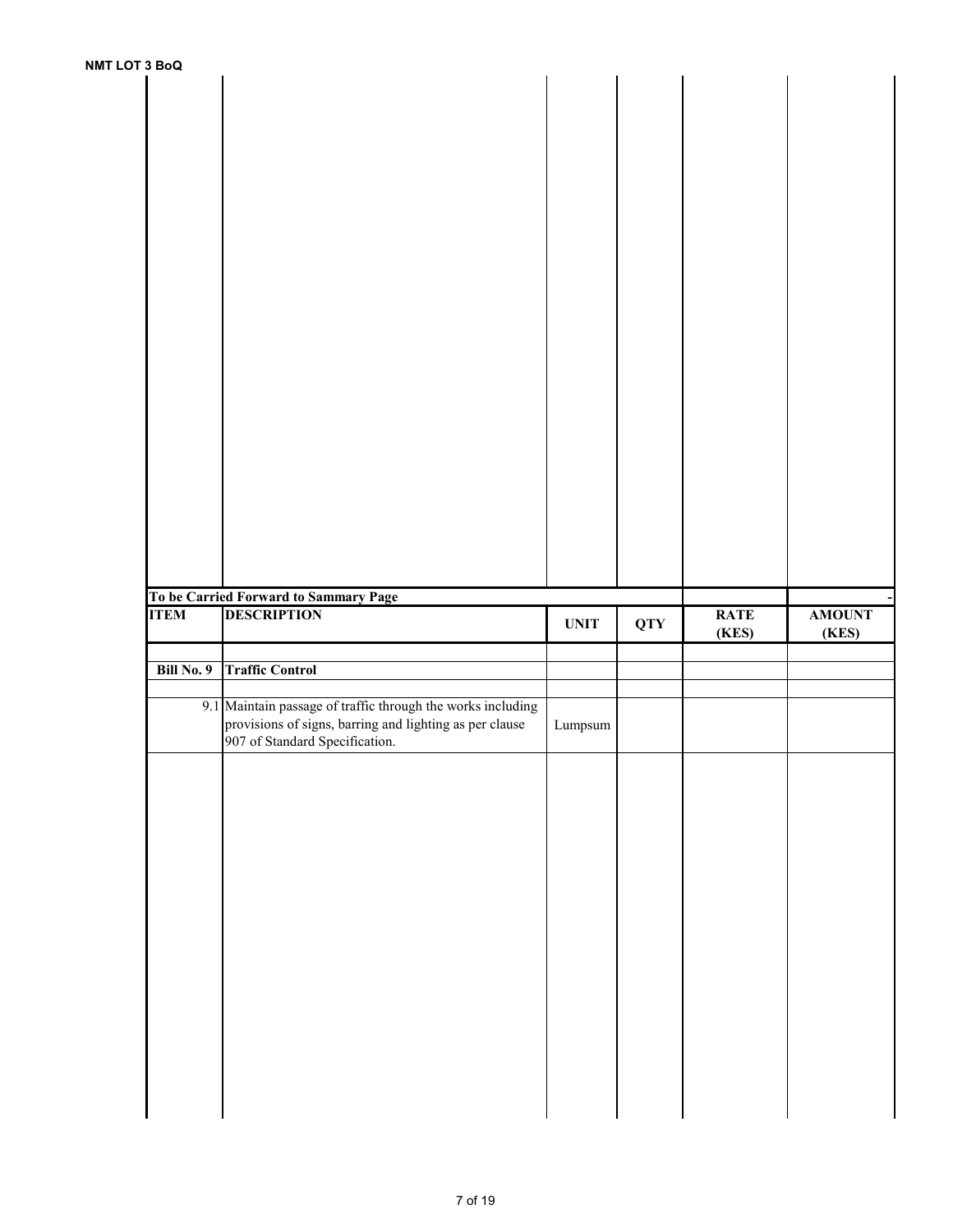| <b>NMT LOT 3 BoQ</b> |             |                                                                                                          |                |            |                      |                        |
|----------------------|-------------|----------------------------------------------------------------------------------------------------------|----------------|------------|----------------------|------------------------|
|                      |             |                                                                                                          |                |            |                      |                        |
|                      |             |                                                                                                          |                |            |                      |                        |
|                      |             |                                                                                                          |                |            |                      |                        |
|                      |             |                                                                                                          |                |            |                      |                        |
|                      |             |                                                                                                          |                |            |                      |                        |
|                      |             |                                                                                                          |                |            |                      |                        |
|                      |             |                                                                                                          |                |            |                      |                        |
|                      |             |                                                                                                          |                |            |                      |                        |
|                      |             |                                                                                                          |                |            |                      |                        |
|                      |             |                                                                                                          |                |            |                      |                        |
|                      |             |                                                                                                          |                |            |                      |                        |
|                      |             |                                                                                                          |                |            |                      |                        |
|                      |             |                                                                                                          |                |            |                      |                        |
|                      |             |                                                                                                          |                |            |                      |                        |
|                      |             |                                                                                                          |                |            |                      |                        |
|                      |             |                                                                                                          |                |            |                      |                        |
|                      |             |                                                                                                          |                |            |                      |                        |
|                      |             |                                                                                                          |                |            |                      |                        |
|                      |             |                                                                                                          |                |            |                      |                        |
|                      |             |                                                                                                          |                |            |                      |                        |
|                      |             |                                                                                                          |                |            |                      |                        |
|                      |             |                                                                                                          |                |            |                      |                        |
|                      |             |                                                                                                          |                |            |                      |                        |
|                      |             |                                                                                                          |                |            |                      |                        |
|                      |             |                                                                                                          |                |            |                      |                        |
|                      |             |                                                                                                          |                |            |                      |                        |
|                      |             |                                                                                                          |                |            |                      |                        |
|                      |             | To be Carried Forward to Sammary Page                                                                    |                |            |                      |                        |
|                      | <b>ITEM</b> | <b>DESCRIPTION</b>                                                                                       | <b>UNIT</b>    | <b>QTY</b> | <b>RATE</b><br>(KES) | <b>AMOUNT</b><br>(KES) |
|                      |             |                                                                                                          |                |            |                      |                        |
|                      |             | Bill No. 12 Natural Material for Base and Subbase                                                        |                |            |                      |                        |
|                      |             |                                                                                                          |                |            |                      |                        |
|                      |             |                                                                                                          |                |            |                      |                        |
|                      |             | 12.1 Provide, lay and compact 100 - 150mm natural gravel as<br>shown in the drawing compacted to 95% MDD |                |            |                      |                        |
|                      |             | (AASHTO T99) for subbase layer for Walkway and                                                           |                |            |                      |                        |
|                      |             | Pedal Cyle Lane.                                                                                         | $\mathrm{m}^3$ | 2,925      |                      |                        |
|                      |             |                                                                                                          |                |            |                      |                        |
|                      |             | 12.2 Provide, lay and compact 100 mm natural gravel (CBR                                                 |                |            |                      |                        |
|                      |             | = 30 Minimum) compacted to 95% MDD (AASHTO<br>T99) for Base layer for Walkway                            | $\rm m^3$      |            |                      |                        |
|                      |             |                                                                                                          |                | 1,240      |                      |                        |
|                      |             |                                                                                                          |                |            |                      |                        |
|                      |             |                                                                                                          |                |            |                      |                        |
|                      |             |                                                                                                          |                |            |                      |                        |
|                      |             |                                                                                                          |                |            |                      |                        |
|                      |             |                                                                                                          |                |            |                      |                        |
|                      |             |                                                                                                          |                |            |                      |                        |
|                      |             |                                                                                                          |                |            |                      |                        |
|                      |             |                                                                                                          |                |            |                      |                        |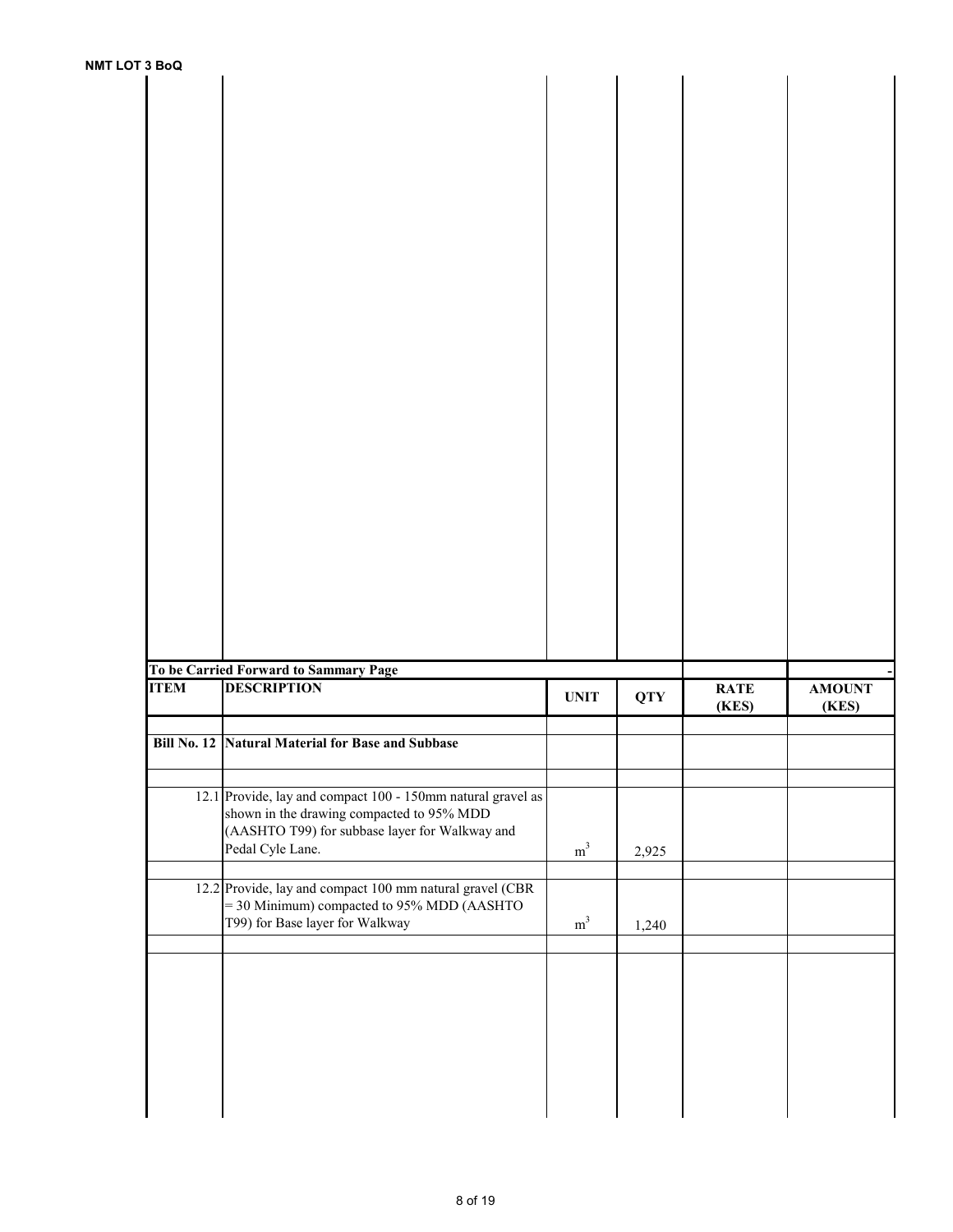| <b>NMT LOT 3 BoQ</b> |                                                                              |             |            |             |               |
|----------------------|------------------------------------------------------------------------------|-------------|------------|-------------|---------------|
|                      |                                                                              |             |            |             |               |
|                      |                                                                              |             |            |             |               |
|                      |                                                                              |             |            |             |               |
|                      |                                                                              |             |            |             |               |
|                      |                                                                              |             |            |             |               |
|                      |                                                                              |             |            |             |               |
|                      |                                                                              |             |            |             |               |
|                      |                                                                              |             |            |             |               |
|                      |                                                                              |             |            |             |               |
|                      |                                                                              |             |            |             |               |
|                      |                                                                              |             |            |             |               |
|                      |                                                                              |             |            |             |               |
|                      |                                                                              |             |            |             |               |
|                      |                                                                              |             |            |             |               |
|                      |                                                                              |             |            |             |               |
|                      |                                                                              |             |            |             |               |
|                      |                                                                              |             |            |             |               |
|                      |                                                                              |             |            |             |               |
|                      |                                                                              |             |            |             |               |
|                      |                                                                              |             |            |             |               |
|                      |                                                                              |             |            |             |               |
|                      |                                                                              |             |            |             |               |
|                      |                                                                              |             |            |             |               |
|                      |                                                                              |             |            |             |               |
|                      |                                                                              |             |            |             |               |
|                      |                                                                              |             |            |             |               |
|                      |                                                                              |             |            |             |               |
|                      |                                                                              |             |            |             |               |
|                      |                                                                              |             |            |             |               |
|                      | To be Carried Forward to Sammary Page                                        |             |            |             |               |
| <b>ITEM</b>          | <b>DESCRIPTION</b>                                                           |             |            | <b>RATE</b> | <b>AMOUNT</b> |
|                      |                                                                              | <b>UNIT</b> | <b>QTY</b> | (KES)       | (KES)         |
|                      | <b>Bill No. 13 Paving Blocks</b>                                             |             |            |             |               |
|                      |                                                                              |             |            |             |               |
|                      |                                                                              |             |            |             |               |
|                      | 13.1 Prepare road base surface, provide and spread 25 mm                     |             |            |             |               |
|                      | quary dust $(0/6)$ to receive paving blocks as istructed by<br>the Engineer. | $\rm m^2$   | 17,650     |             |               |
|                      |                                                                              |             |            |             |               |
|                      | 13.2 Provide, lay and compact 60 mm paving blocks to                         |             |            |             |               |
|                      | manufacture's specifications and to the satisfaction of                      | $\rm m^2$   | 17,650     |             |               |
|                      | the Engineer.                                                                |             |            |             |               |
|                      |                                                                              |             |            |             |               |
|                      |                                                                              |             |            |             |               |
|                      |                                                                              |             |            |             |               |
|                      |                                                                              |             |            |             |               |
|                      |                                                                              |             |            |             |               |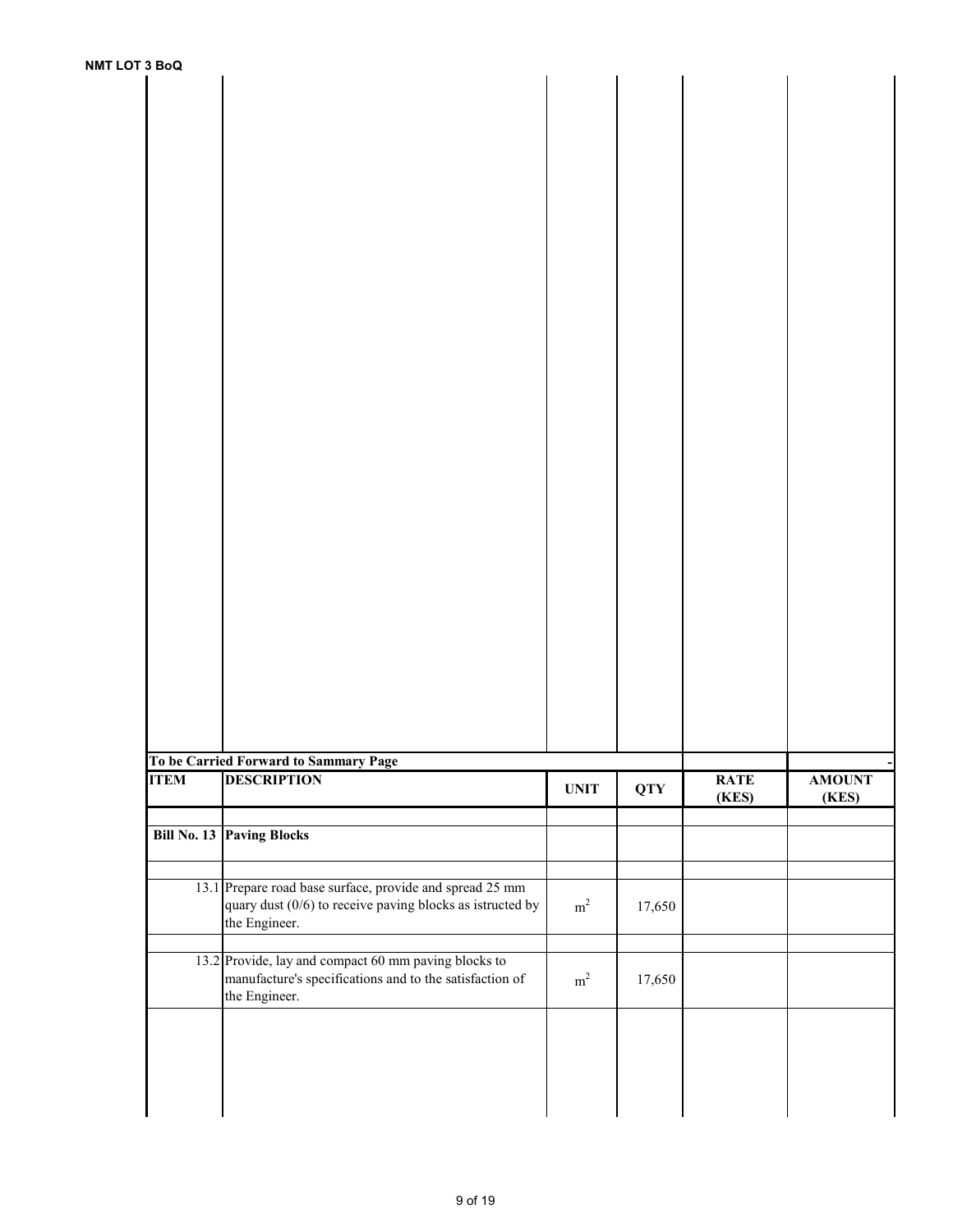| <b>NMT LOT 3 BoQ</b> |                                                                                               |             |            |                      |                        |
|----------------------|-----------------------------------------------------------------------------------------------|-------------|------------|----------------------|------------------------|
|                      |                                                                                               |             |            |                      |                        |
|                      |                                                                                               |             |            |                      |                        |
|                      |                                                                                               |             |            |                      |                        |
|                      |                                                                                               |             |            |                      |                        |
|                      |                                                                                               |             |            |                      |                        |
|                      |                                                                                               |             |            |                      |                        |
|                      |                                                                                               |             |            |                      |                        |
|                      |                                                                                               |             |            |                      |                        |
|                      |                                                                                               |             |            |                      |                        |
|                      |                                                                                               |             |            |                      |                        |
|                      |                                                                                               |             |            |                      |                        |
|                      |                                                                                               |             |            |                      |                        |
|                      |                                                                                               |             |            |                      |                        |
|                      |                                                                                               |             |            |                      |                        |
|                      |                                                                                               |             |            |                      |                        |
|                      |                                                                                               |             |            |                      |                        |
|                      |                                                                                               |             |            |                      |                        |
|                      |                                                                                               |             |            |                      |                        |
|                      |                                                                                               |             |            |                      |                        |
|                      |                                                                                               |             |            |                      |                        |
|                      |                                                                                               |             |            |                      |                        |
|                      |                                                                                               |             |            |                      |                        |
|                      |                                                                                               |             |            |                      |                        |
|                      |                                                                                               |             |            |                      |                        |
|                      |                                                                                               |             |            |                      |                        |
|                      |                                                                                               |             |            |                      |                        |
|                      |                                                                                               |             |            |                      |                        |
|                      |                                                                                               |             |            |                      |                        |
|                      |                                                                                               |             |            |                      |                        |
|                      |                                                                                               |             |            |                      |                        |
|                      |                                                                                               |             |            |                      |                        |
|                      |                                                                                               |             |            |                      |                        |
|                      | To be Carried Forward to Sammary Page                                                         |             |            |                      |                        |
| <b>ITEM</b>          | <b>DESCRIPTION</b>                                                                            | <b>UNIT</b> | <b>QTY</b> | <b>RATE</b><br>(KES) | <b>AMOUNT</b><br>(KES) |
|                      | Bill No. 14 Cement and Lime Treated Material                                                  |             |            |                      |                        |
|                      | 14.1 Provide, store and transport to site of works cement                                     |             |            |                      |                        |
|                      | improvement agent for natural material base as specified<br>or as instructed by the Engineer. | Tonne       | 134        |                      |                        |
|                      |                                                                                               |             |            |                      |                        |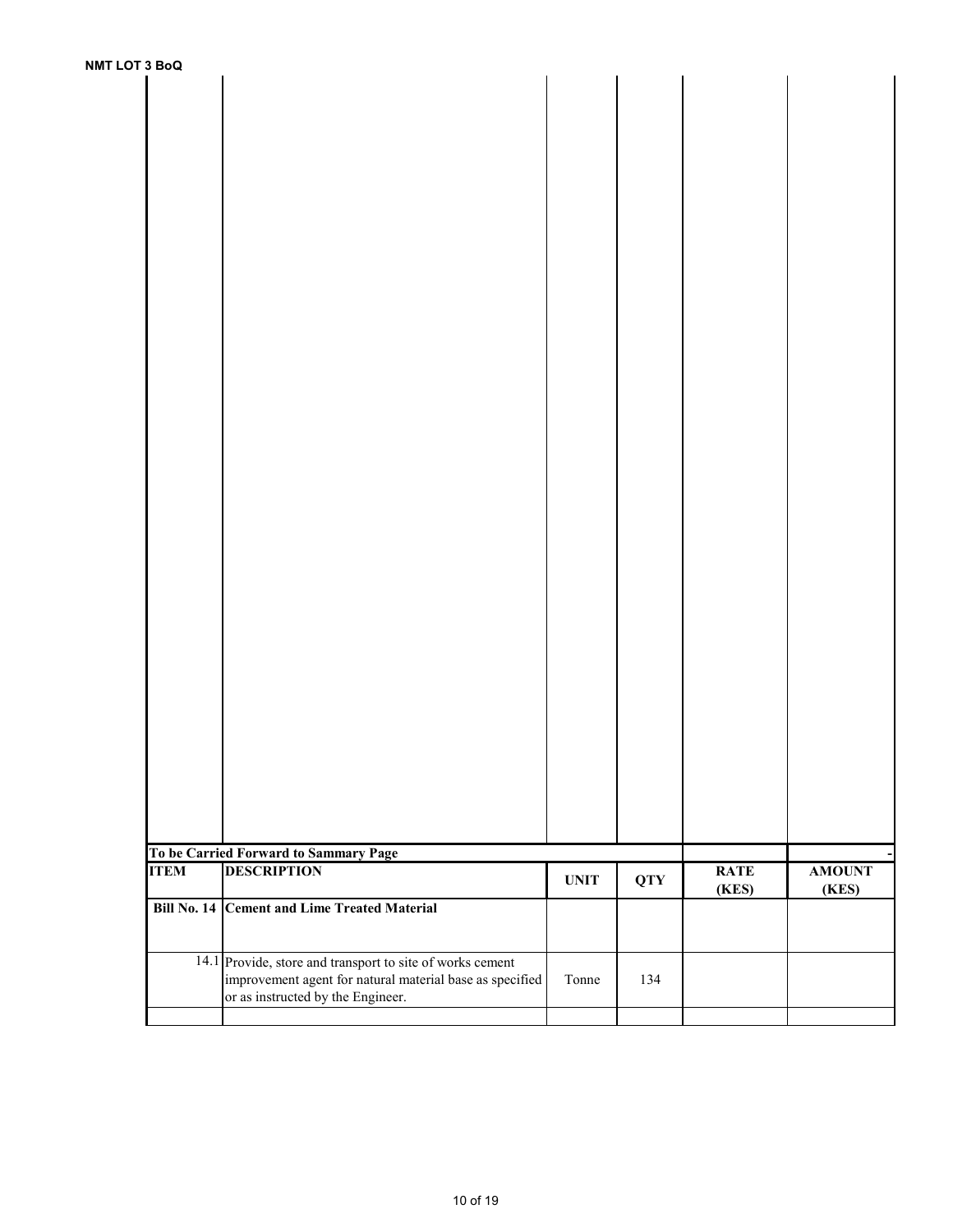|             |                                                                                                                | <b>UNIT</b> | <b>QTY</b> | (KES)       | (KES)         |
|-------------|----------------------------------------------------------------------------------------------------------------|-------------|------------|-------------|---------------|
| <b>ITEM</b> | <b>DESCRIPTION</b>                                                                                             |             |            | <b>RATE</b> | <b>AMOUNT</b> |
|             | To be Carried Forward to Sammary Page                                                                          |             |            |             |               |
|             |                                                                                                                |             |            |             |               |
|             |                                                                                                                |             |            |             |               |
|             |                                                                                                                |             |            |             |               |
|             |                                                                                                                |             |            |             |               |
|             |                                                                                                                |             |            |             |               |
|             |                                                                                                                |             |            |             |               |
|             |                                                                                                                |             |            |             |               |
|             |                                                                                                                |             |            |             |               |
|             |                                                                                                                |             |            |             |               |
|             |                                                                                                                |             |            |             |               |
|             |                                                                                                                |             |            |             |               |
|             |                                                                                                                |             |            |             |               |
|             |                                                                                                                |             |            |             |               |
|             |                                                                                                                |             |            |             |               |
|             |                                                                                                                |             |            |             |               |
|             |                                                                                                                |             |            |             |               |
|             |                                                                                                                |             |            |             |               |
|             |                                                                                                                |             |            |             |               |
|             |                                                                                                                |             |            |             |               |
|             |                                                                                                                |             |            |             |               |
|             |                                                                                                                |             |            |             |               |
|             |                                                                                                                |             |            |             |               |
|             |                                                                                                                |             |            |             |               |
|             |                                                                                                                |             |            |             |               |
|             |                                                                                                                |             |            |             |               |
|             |                                                                                                                |             |            |             |               |
|             |                                                                                                                |             |            |             |               |
|             |                                                                                                                |             |            |             |               |
|             |                                                                                                                |             |            |             |               |
|             |                                                                                                                |             |            |             |               |
|             | lane base as specified or as instructed by the Engineer                                                        |             |            |             |               |
|             | 14.3 Allow for curring and protection of treated Pedal Cycle                                                   | $\rm m^2$   | 11,210     |             |               |
|             |                                                                                                                |             |            |             |               |
|             | strength and to form a layer of Base or as instructed by<br>the Engineer                                       |             |            |             |               |
|             | OMC to achieve the desired unconfined compressive                                                              |             |            |             |               |
|             | rotavator, grading with a motor grader (or plant mixed<br>and paver laid) and compacting with a road roller at | $\rm m^3$   | 1,450      |             |               |
|             | on the prepared natural Base, mixing in place with a                                                           |             |            |             |               |
|             | designed quantity of cement (3% as norminal quantity)                                                          |             |            |             |               |
|             | 14.2 Process the natural Base, lay, spread and process the                                                     |             |            |             |               |
|             |                                                                                                                |             |            |             |               |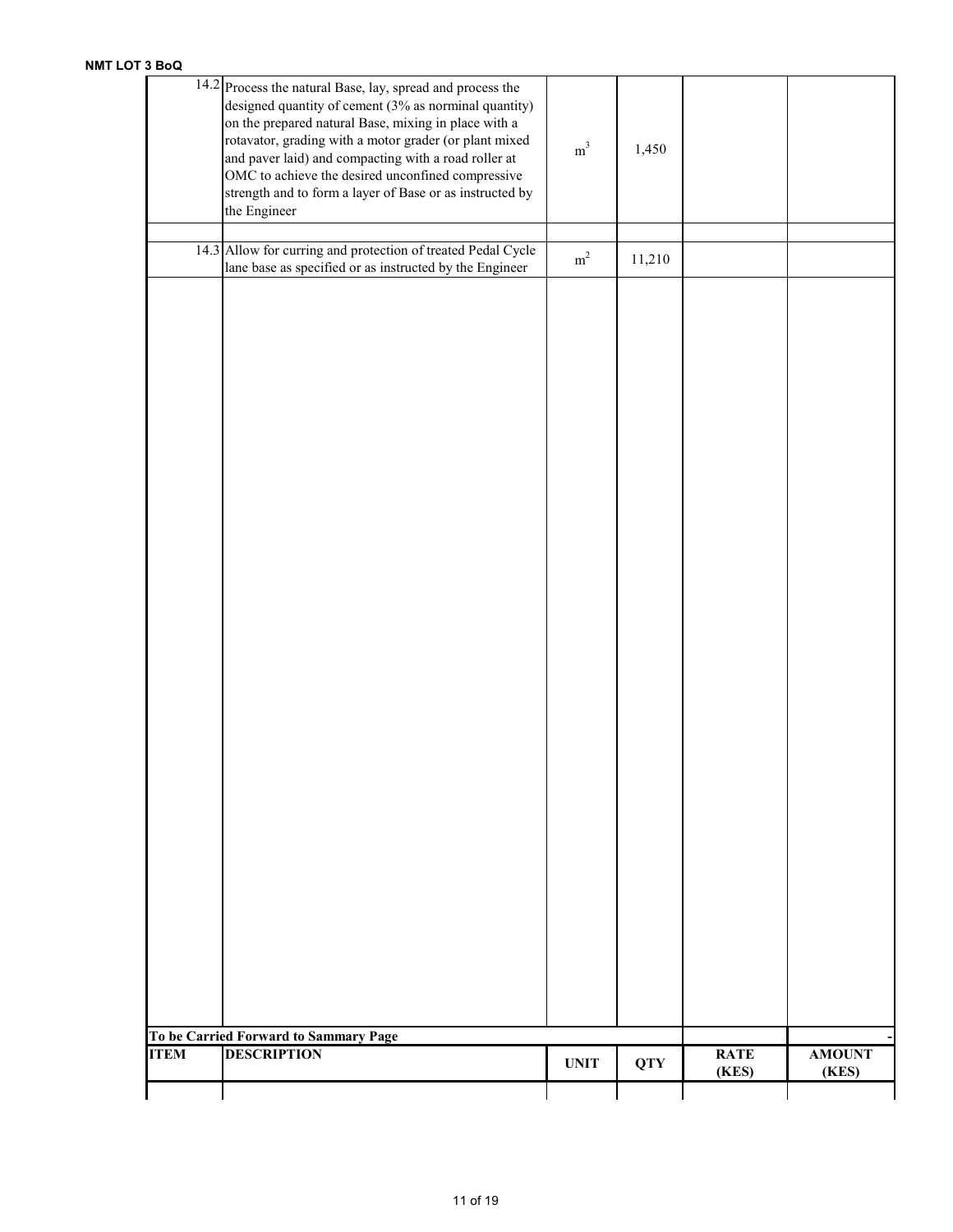### NMT LOT 3 BoQ

| Bill No. 15 Bituminous Surface Treatments & Surface Dressing                                                                                                                                                                                                   |        |        |  |
|----------------------------------------------------------------------------------------------------------------------------------------------------------------------------------------------------------------------------------------------------------------|--------|--------|--|
| 15.1 Clean and prepare surfaces of the Pedal Cyle lane,<br>provide, heat and spray on the same MC30 cutback<br>bitumen prime coat at a rate of spray in the range of 1.0<br>litre/m <sup>2</sup> to 1.2 litres/m <sup>2</sup> or as instructed by the Engineer | Litres | 12,331 |  |
| 15.2 As for Item 15.1 but K1-70 for tack coat at the spray rate<br>of (0.3 litres/ $m^2$ to 0.8 litres/ $m^2$ )                                                                                                                                                | Litres | 6,166  |  |
|                                                                                                                                                                                                                                                                |        |        |  |
|                                                                                                                                                                                                                                                                |        |        |  |
|                                                                                                                                                                                                                                                                |        |        |  |
|                                                                                                                                                                                                                                                                |        |        |  |
|                                                                                                                                                                                                                                                                |        |        |  |
|                                                                                                                                                                                                                                                                |        |        |  |
|                                                                                                                                                                                                                                                                |        |        |  |
|                                                                                                                                                                                                                                                                |        |        |  |
|                                                                                                                                                                                                                                                                |        |        |  |
|                                                                                                                                                                                                                                                                |        |        |  |
|                                                                                                                                                                                                                                                                |        |        |  |
|                                                                                                                                                                                                                                                                |        |        |  |
|                                                                                                                                                                                                                                                                |        |        |  |
|                                                                                                                                                                                                                                                                |        |        |  |
|                                                                                                                                                                                                                                                                |        |        |  |
|                                                                                                                                                                                                                                                                |        |        |  |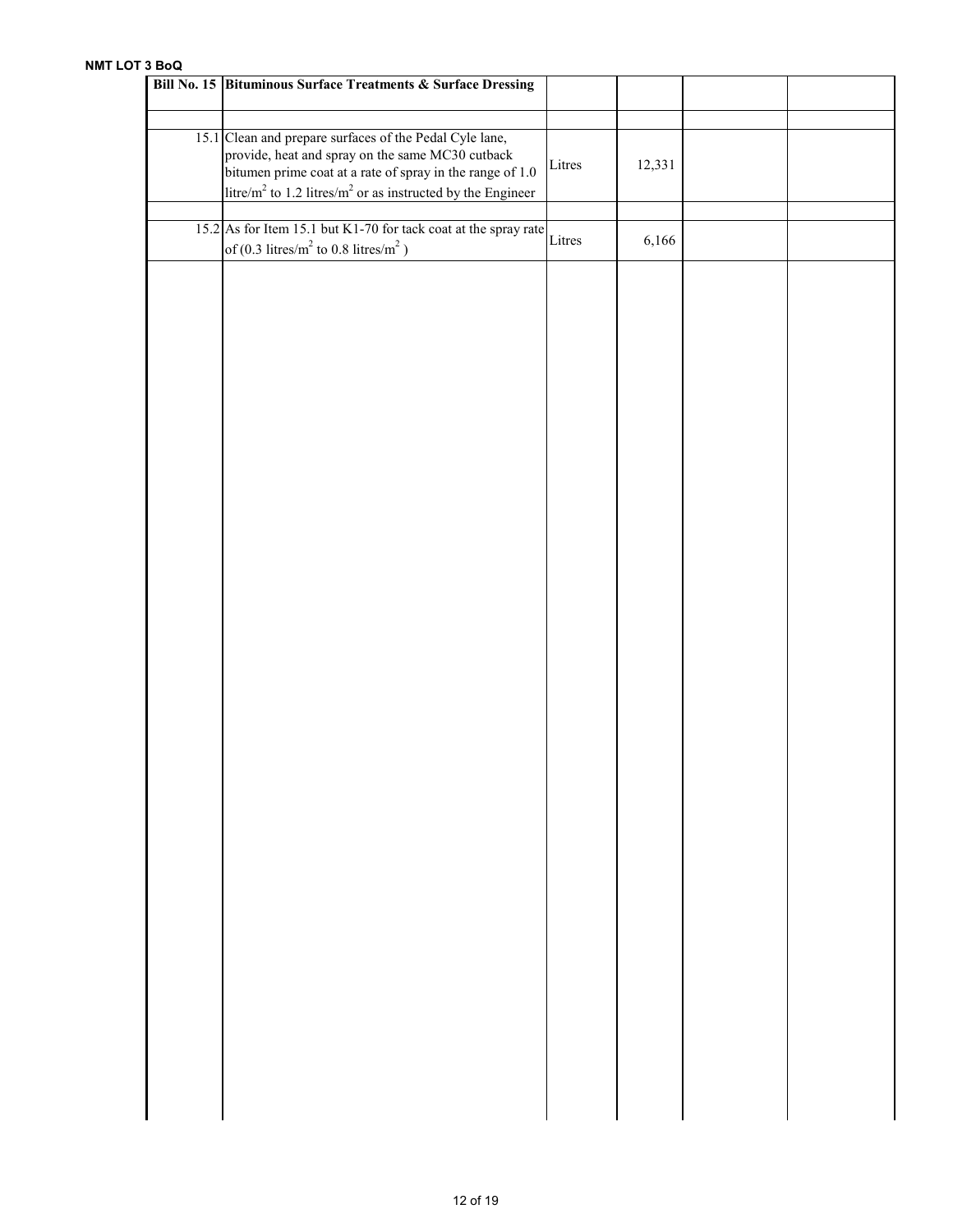### NMT LOT 3 BoQ

| <b>ITEM</b> | To be Carried Forward to Sammary Page<br><b>DESCRIPTION</b>               | $\ensuremath{\mathbf{UNIT}}$ | <b>QTY</b> | <b>RATE</b><br>(KES) | <b>AMOUNT</b><br>(KES) |
|-------------|---------------------------------------------------------------------------|------------------------------|------------|----------------------|------------------------|
|             | Bill No. 16 Bituminous Mix Bases, Binder Courses and Wearing<br>Courses.  |                              |            |                      |                        |
|             | 16.1 Provide, lay and compact 25mm Type II Asphalt on<br>Pedal Cycle lane | $\mathrm{m}^3$               | 339        |                      |                        |
|             |                                                                           |                              |            |                      |                        |
|             |                                                                           |                              |            |                      |                        |
|             |                                                                           |                              |            |                      |                        |
|             |                                                                           |                              |            |                      |                        |
|             |                                                                           |                              |            |                      |                        |
|             |                                                                           |                              |            |                      |                        |
|             |                                                                           |                              |            |                      |                        |
|             |                                                                           |                              |            |                      |                        |
|             |                                                                           |                              |            |                      |                        |
|             |                                                                           |                              |            |                      |                        |
|             |                                                                           |                              |            |                      |                        |
|             |                                                                           |                              |            |                      |                        |
|             |                                                                           |                              |            |                      |                        |
|             |                                                                           |                              |            |                      |                        |
|             |                                                                           |                              |            |                      |                        |
|             |                                                                           |                              |            |                      |                        |
|             |                                                                           |                              |            |                      |                        |
|             |                                                                           |                              |            |                      |                        |
|             |                                                                           |                              |            |                      |                        |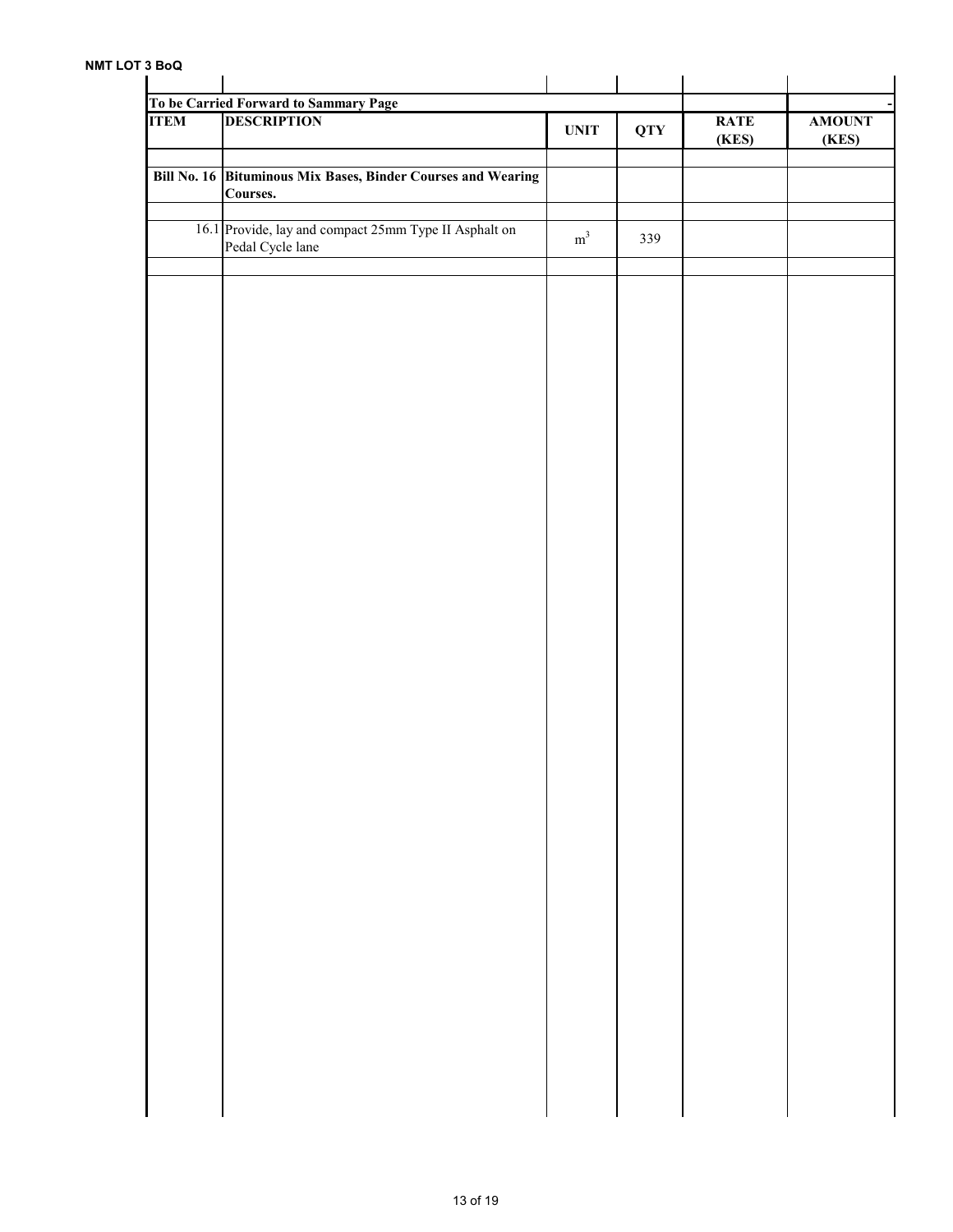| <b>ITEM</b> | To be Carried Forward to Sammary Page<br><b>DESCRIPTION</b>                                                                                                                                                   |                |            |                      |                        |
|-------------|---------------------------------------------------------------------------------------------------------------------------------------------------------------------------------------------------------------|----------------|------------|----------------------|------------------------|
|             |                                                                                                                                                                                                               | <b>UNIT</b>    | <b>QTY</b> | <b>RATE</b><br>(KES) | <b>AMOUNT</b><br>(KES) |
|             | <b>Bill No. 17 Survice Duct</b>                                                                                                                                                                               |                |            |                      |                        |
|             | 17.1 Excavation for service duct as shown in the drawing or<br>as instructed by the Engineer.                                                                                                                 | m <sup>3</sup> | 3,575.0    |                      |                        |
|             | 17.2 Provide, lay and joint 300 mm I.D. Cement Concrete<br>pipes for service ducts as shown in the drawing or<br>instructed by the Engineer                                                                   | m              | 5,145.0    |                      |                        |
|             | 17.3 Provide, lay and compact natural gravel in 100mm<br>layers to the bed and sorrounds of the concrete pipe as<br>shown in the drawing compacted to 95% MDD<br>(AASHTO T99) or as directed by the Engineer. | m              | 2,215.0    |                      |                        |
|             | 17.4 Provide standard manholes complete with covers as<br>shown in the drawings or as instructed by the Engineer                                                                                              | No.            | 390.0      |                      |                        |
|             |                                                                                                                                                                                                               |                |            |                      |                        |
|             |                                                                                                                                                                                                               |                |            |                      |                        |
|             |                                                                                                                                                                                                               |                |            |                      |                        |
|             |                                                                                                                                                                                                               |                |            |                      |                        |
|             |                                                                                                                                                                                                               |                |            |                      |                        |
|             |                                                                                                                                                                                                               |                |            |                      |                        |
|             |                                                                                                                                                                                                               |                |            |                      |                        |
|             |                                                                                                                                                                                                               |                |            |                      |                        |
|             |                                                                                                                                                                                                               |                |            |                      |                        |
|             |                                                                                                                                                                                                               |                |            |                      |                        |
|             |                                                                                                                                                                                                               |                |            |                      |                        |
|             |                                                                                                                                                                                                               |                |            |                      |                        |
|             |                                                                                                                                                                                                               |                |            |                      |                        |
|             |                                                                                                                                                                                                               |                |            |                      |                        |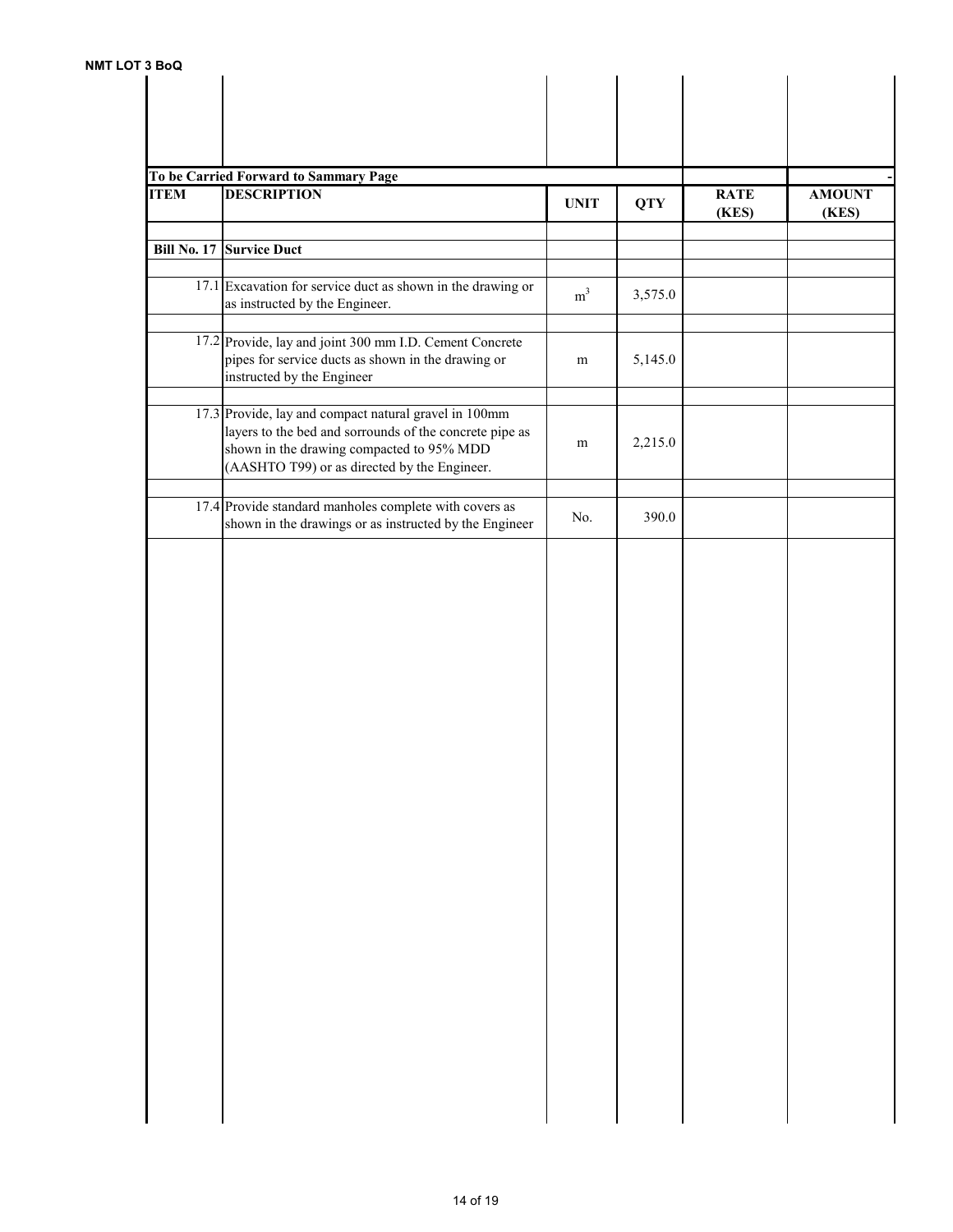| 3 BOQ       |                                                                                                                                                                                                                                                                                                                                                                                                                                                                                                                                                                                                                                                                                                                                                                     |                |            |                      |                        |
|-------------|---------------------------------------------------------------------------------------------------------------------------------------------------------------------------------------------------------------------------------------------------------------------------------------------------------------------------------------------------------------------------------------------------------------------------------------------------------------------------------------------------------------------------------------------------------------------------------------------------------------------------------------------------------------------------------------------------------------------------------------------------------------------|----------------|------------|----------------------|------------------------|
|             | To be Carried Forward to Sammary Page                                                                                                                                                                                                                                                                                                                                                                                                                                                                                                                                                                                                                                                                                                                               |                |            |                      |                        |
| <b>ITEM</b> | <b>DESCRIPTION</b>                                                                                                                                                                                                                                                                                                                                                                                                                                                                                                                                                                                                                                                                                                                                                  | <b>UNIT</b>    | <b>QTY</b> | <b>RATE</b><br>(KES) | <b>AMOUNT</b><br>(KES) |
|             | <b>Bill No. 20 Road Furniture</b>                                                                                                                                                                                                                                                                                                                                                                                                                                                                                                                                                                                                                                                                                                                                   |                |            |                      |                        |
|             | 20.1 Provide and place Kerbs and Channels as shown in the<br>drawings or as directed by the Engineer.                                                                                                                                                                                                                                                                                                                                                                                                                                                                                                                                                                                                                                                               |                |            |                      |                        |
|             | (a) Kerb Type 1A (250mm x 125mm)                                                                                                                                                                                                                                                                                                                                                                                                                                                                                                                                                                                                                                                                                                                                    | m              | 1,190      |                      |                        |
|             | (b) Channel Type 1A (100mm x 125mm)                                                                                                                                                                                                                                                                                                                                                                                                                                                                                                                                                                                                                                                                                                                                 | m              | 9,315      |                      |                        |
|             | 20.2 Provide and install 75mm Dia, 0.8 m in height steel<br>bollards complete with concrete infill and and two coats<br>paint as directed by the Engineer.                                                                                                                                                                                                                                                                                                                                                                                                                                                                                                                                                                                                          | No.            | 100        |                      |                        |
|             | 20.2 Provide and lay hot applied thermoplastic road marking<br>compound in approved colour and shade (ASTM 9) for<br>road marking on bituminous road surface on pedestrian<br>crossings, bumps, chevrons, directional arrows, give<br>way and stop lines mm thick using fully automatic<br>extrusion machine and using pre-melter for melting<br>thermoplastic. Material, including dispensing drop on<br>glass beads of approved make and as per BS 6088 at the<br>rate of 250g/m2 including cleaning the surface of all<br>dirt, dust, and other foreign matter, complete with<br>demarcation at site/pre-marking, finishing and<br>managing the traffic control. Marking to be done as per<br>the specifications, drawings and as instructed by the<br>Engineer. | m <sup>2</sup> | 100        |                      |                        |
|             | 20.3 Supply and fix mandatory and warning road sign boards<br>made up with high intensity grade retro-reflective type<br>sheeting(ASTM 9) and in line with Kenya's Manual for<br>traffic signs as directed by the Engineer.                                                                                                                                                                                                                                                                                                                                                                                                                                                                                                                                         | No.            | 8          |                      |                        |
|             | 20.3 Supply and fix informatory road sign boards made up<br>with high intensity grade retro-reflective type<br>sheeting(ASTM 9) and in line with Kenya's Manual for<br>traffic signs as directed by the Engineer.                                                                                                                                                                                                                                                                                                                                                                                                                                                                                                                                                   | No.            | 4          |                      |                        |
|             |                                                                                                                                                                                                                                                                                                                                                                                                                                                                                                                                                                                                                                                                                                                                                                     |                |            |                      |                        |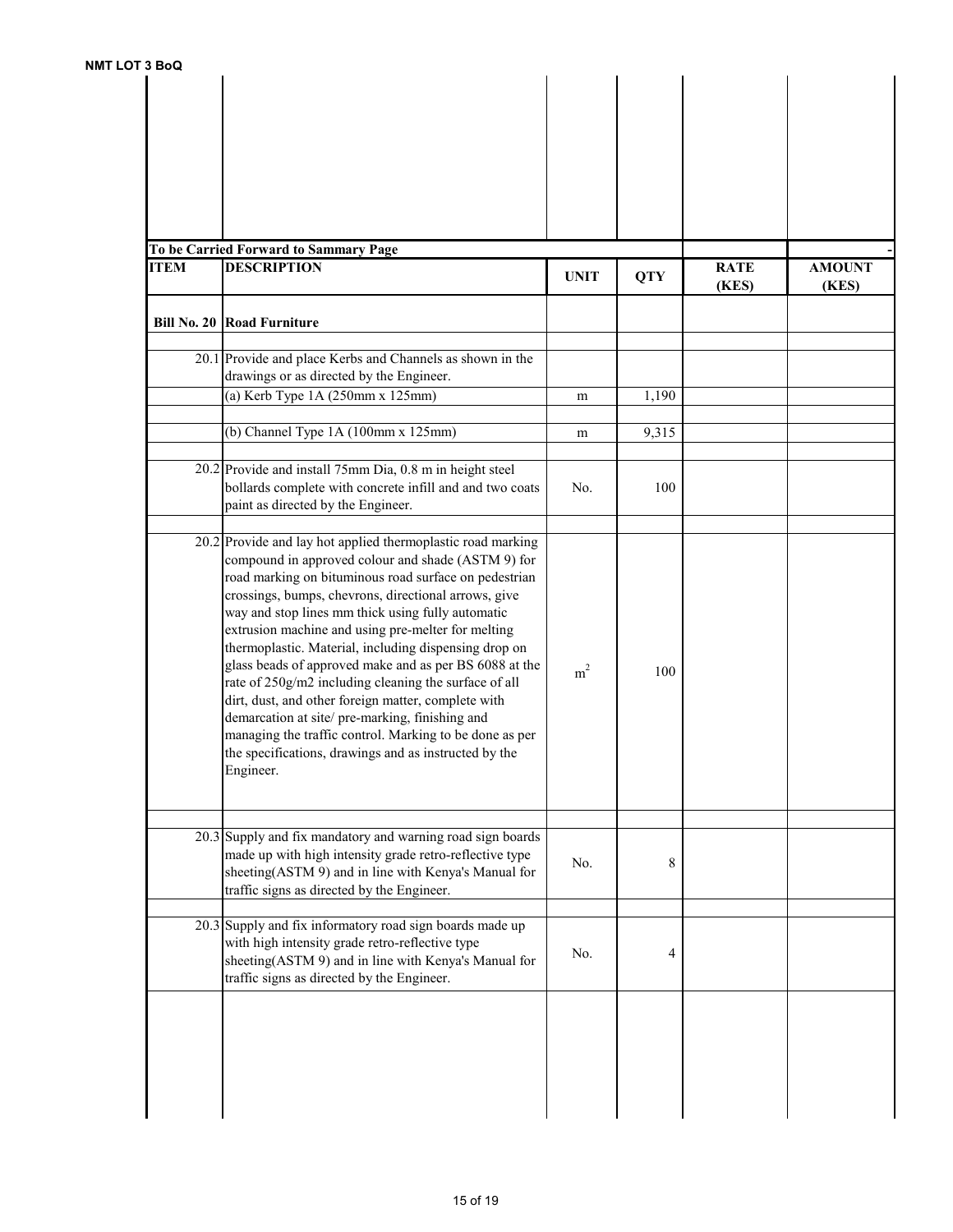| 3 BOQ                                 |                                                              |                              |            |             |               |
|---------------------------------------|--------------------------------------------------------------|------------------------------|------------|-------------|---------------|
|                                       |                                                              |                              |            |             |               |
|                                       |                                                              |                              |            |             |               |
|                                       |                                                              |                              |            |             |               |
|                                       |                                                              |                              |            |             |               |
|                                       |                                                              |                              |            |             |               |
|                                       |                                                              |                              |            |             |               |
|                                       |                                                              |                              |            |             |               |
|                                       |                                                              |                              |            |             |               |
|                                       |                                                              |                              |            |             |               |
|                                       |                                                              |                              |            |             |               |
|                                       |                                                              |                              |            |             |               |
|                                       |                                                              |                              |            |             |               |
|                                       |                                                              |                              |            |             |               |
|                                       |                                                              |                              |            |             |               |
|                                       |                                                              |                              |            |             |               |
|                                       |                                                              |                              |            |             |               |
|                                       |                                                              |                              |            |             |               |
| To be Carried Forward to Sammary Page |                                                              |                              |            |             |               |
| <b>ITEM</b>                           | <b>DESCRIPTION</b>                                           | $\ensuremath{\mathbf{UNIT}}$ | <b>QTY</b> | <b>RATE</b> | <b>AMOUNT</b> |
|                                       |                                                              |                              |            | (KES)       | (KES)         |
|                                       |                                                              |                              |            |             |               |
|                                       | Bill No. 25 Top Soiling and Grassing                         |                              |            |             |               |
|                                       |                                                              |                              |            |             |               |
|                                       |                                                              |                              |            |             |               |
|                                       | 25.1 Topsoiling and grassing on the verge and other areas as | $\rm m^2$                    | 11,120     |             |               |
|                                       | directed by the Engineer                                     |                              |            |             |               |
|                                       |                                                              |                              |            |             |               |
|                                       |                                                              |                              |            |             |               |
|                                       |                                                              |                              |            |             |               |
|                                       |                                                              |                              |            |             |               |
|                                       |                                                              |                              |            |             |               |
|                                       |                                                              |                              |            |             |               |
|                                       |                                                              |                              |            |             |               |
|                                       |                                                              |                              |            |             |               |
|                                       |                                                              |                              |            |             |               |
|                                       |                                                              |                              |            |             |               |
|                                       |                                                              |                              |            |             |               |
|                                       |                                                              |                              |            |             |               |
|                                       |                                                              |                              |            |             |               |
|                                       |                                                              |                              |            |             |               |
|                                       |                                                              |                              |            |             |               |
|                                       |                                                              |                              |            |             |               |
|                                       |                                                              |                              |            |             |               |
|                                       |                                                              |                              |            |             |               |
|                                       |                                                              |                              |            |             |               |
|                                       |                                                              |                              |            |             |               |
|                                       |                                                              |                              |            |             |               |
|                                       |                                                              |                              |            |             |               |
|                                       |                                                              |                              |            |             |               |
|                                       |                                                              |                              |            |             |               |
|                                       |                                                              |                              |            |             |               |
|                                       |                                                              |                              |            |             |               |
|                                       |                                                              |                              |            |             |               |
|                                       |                                                              |                              |            |             |               |
|                                       |                                                              |                              |            |             |               |
|                                       |                                                              |                              |            |             |               |
|                                       |                                                              |                              |            |             |               |
|                                       |                                                              |                              |            |             |               |
|                                       |                                                              |                              |            |             |               |
|                                       |                                                              |                              |            |             |               |
|                                       |                                                              |                              |            |             |               |
|                                       |                                                              |                              |            |             |               |
|                                       |                                                              |                              |            |             |               |
|                                       |                                                              |                              |            |             |               |
|                                       |                                                              |                              |            |             |               |
|                                       |                                                              |                              |            |             |               |
|                                       |                                                              |                              |            |             |               |
|                                       |                                                              |                              |            |             |               |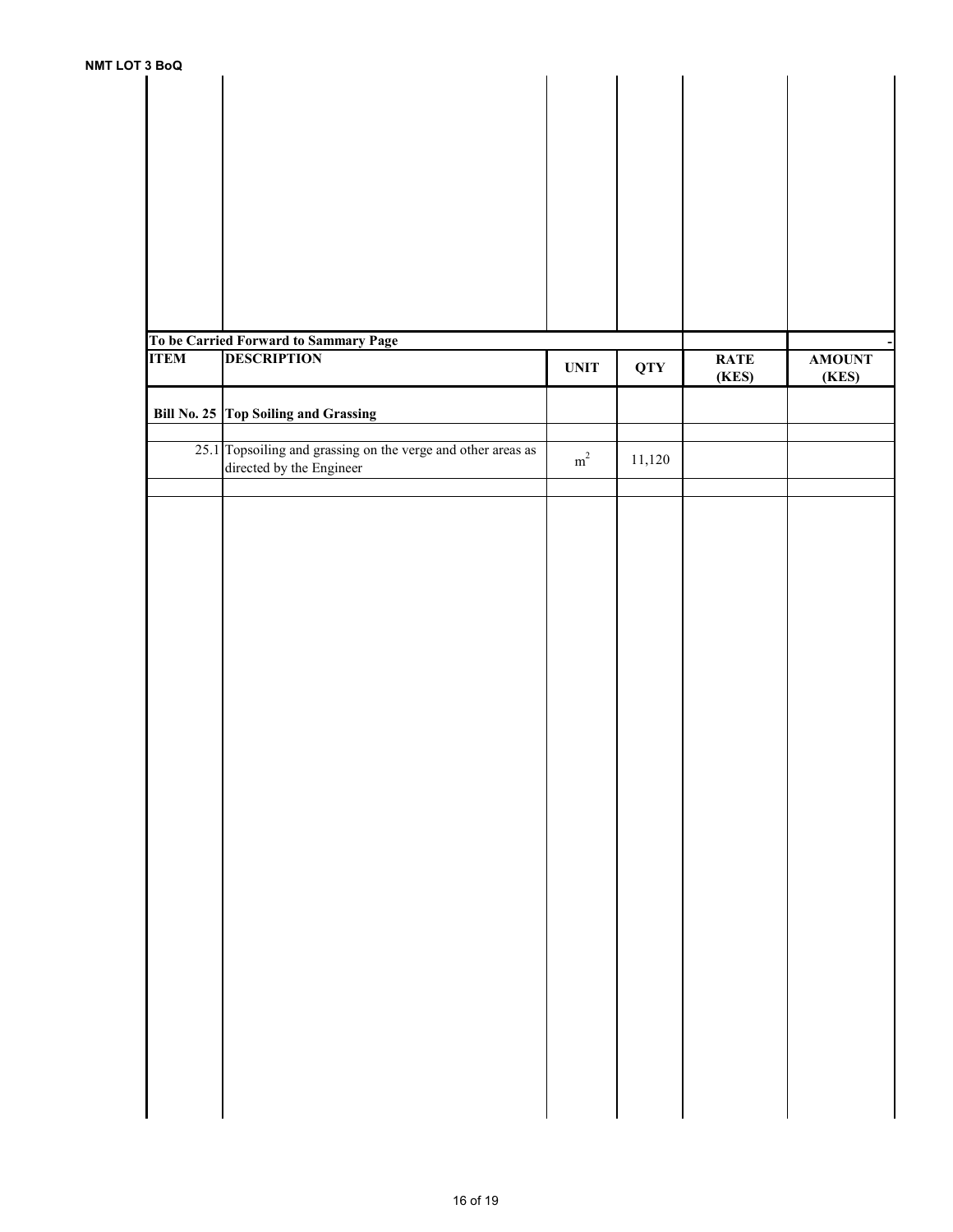|             | To be Carried Forward to Sammary Page                                                                                                                             |                |              |                      |                        |
|-------------|-------------------------------------------------------------------------------------------------------------------------------------------------------------------|----------------|--------------|----------------------|------------------------|
| <b>ITEM</b> | <b>DESCRIPTION</b>                                                                                                                                                | <b>UNIT</b>    | <b>QTY</b>   | <b>RATE</b><br>(KES) | <b>AMOUNT</b><br>(KES) |
|             | <b>Schedule of Rates</b><br>All items of materials must be priced to comply with<br>the Specifications. Proposed rates SHALL be within<br>prevailing market rates |                |              |                      |                        |
|             | 1 Provide and install 100 mm dia PVC pipes                                                                                                                        | m              | $\mathbf{1}$ |                      |                        |
|             | 2 Ditto Item 1 but 50 mm complete with concrete<br>sorrounds                                                                                                      | m              | $\mathbf{1}$ |                      |                        |
|             | 3 Provide, lay and compact graded crushed stone                                                                                                                   | m <sup>3</sup> | $\mathbf{1}$ |                      |                        |
|             | 4 Provide, lay and joint 450 mm I.D. Cement Concrete<br>pipes for service ducts as shown in the drawing or<br>instructed by the Engineer                          | m              | $\mathbf{1}$ |                      |                        |
|             | 5 Provide, lay and joint 600 mm I.D. Cement Concrete<br>pipes for service ducts as shown in the drawing or<br>instructed by the Engineer                          | m              | $\mathbf{1}$ |                      |                        |
|             | 6 Reinforced concrete class 25/20                                                                                                                                 | m <sup>3</sup> | $\mathbf{1}$ |                      |                        |
|             | 7 Concrete class 20/20                                                                                                                                            | $\rm m^3$      | $\mathbf{1}$ |                      |                        |
|             | 8 Provide and apply two coats of synthetic enamel paint<br>including primer to kerbs as per the Technical<br>Specifications and as instructed by the Engineer.    | m <sup>2</sup> | $\mathbf{1}$ |                      |                        |
|             | 9 Provide and install steel pedestrian baricades                                                                                                                  | m              | $\mathbf{1}$ |                      |                        |
|             | 10 Prepare surface, transport and lay recovered slabs as<br>directed by the Engineer.                                                                             | m <sup>2</sup> | $\mathbf{1}$ |                      |                        |
|             |                                                                                                                                                                   |                |              |                      |                        |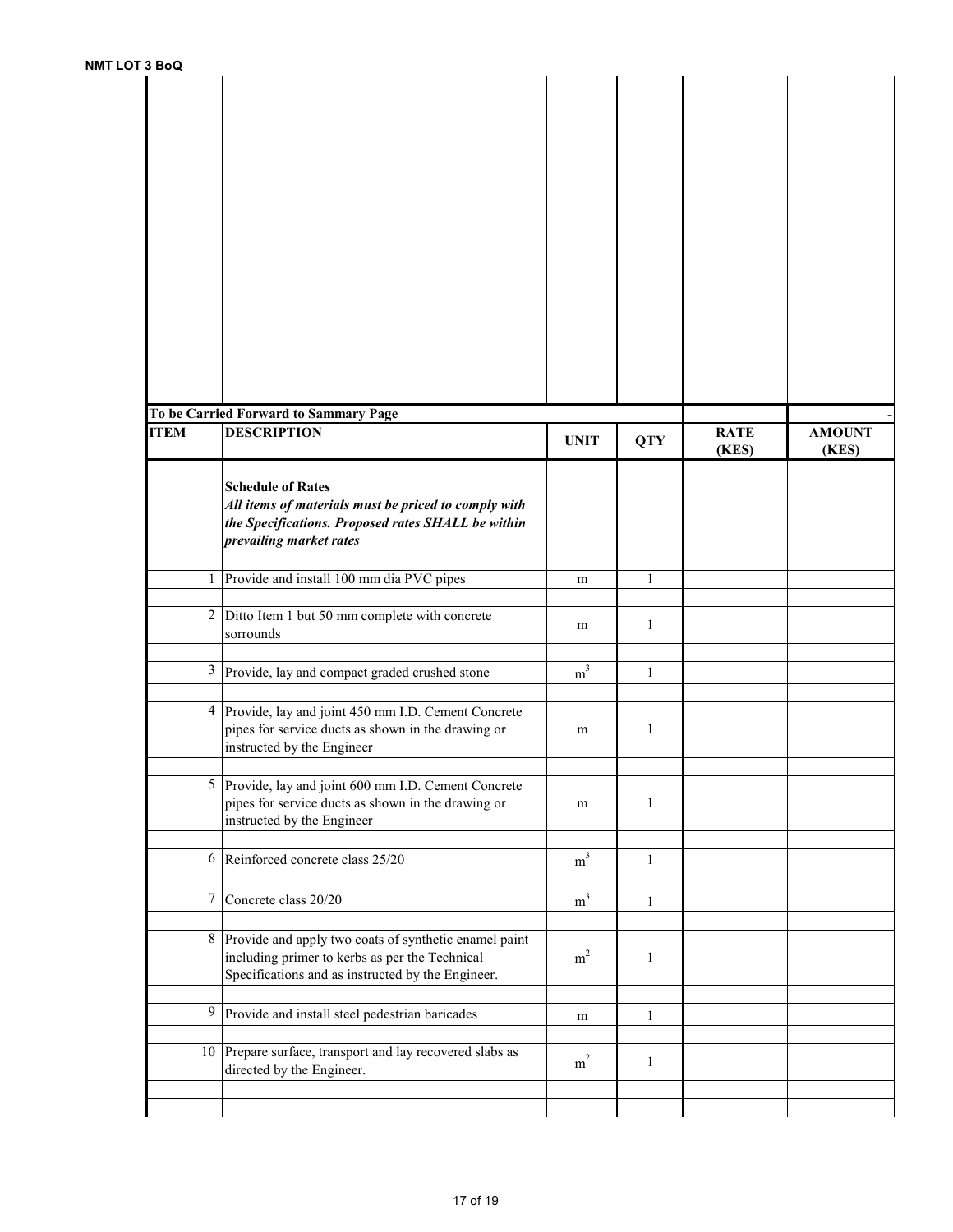|                  | <b>GRAND SUMMARY OF BILL OF QUANTITIES</b>                      |                          |  |  |  |
|------------------|-----------------------------------------------------------------|--------------------------|--|--|--|
| <b>BILL</b>      | <b>DESCRIPTION</b>                                              |                          |  |  |  |
| $\mathbf{1}$     | <b>Preliminaries/General and Provisional Sums</b>               |                          |  |  |  |
| $\boldsymbol{4}$ | <b>Site Clearance</b>                                           |                          |  |  |  |
| $\sqrt{5}$       | <b>Eathworks</b>                                                |                          |  |  |  |
| $\bf 8$          | <b>Drainage</b>                                                 |                          |  |  |  |
| $\boldsymbol{9}$ | <b>Traffic Control</b>                                          |                          |  |  |  |
| 12               | <b>Natural Subbase and Base</b>                                 |                          |  |  |  |
| 13               | <b>Paving Blocks</b>                                            |                          |  |  |  |
| 14               | <b>Cement and Lime Treated Material</b>                         |                          |  |  |  |
| 15               | <b>Bituminous Surface Treatments &amp; Surface Dressing</b>     |                          |  |  |  |
| 16               | <b>Bituminous Mix Bases, Binder Courses and Wearing Courses</b> |                          |  |  |  |
| $17\,$           | <b>Survice Duct</b>                                             |                          |  |  |  |
|                  |                                                                 |                          |  |  |  |
| ${\bf 20}$       | <b>Road Furniture</b>                                           |                          |  |  |  |
| 25               | <b>Top Soiling and Grassing</b>                                 |                          |  |  |  |
| (A)              | Sub-Total 1                                                     | $\blacksquare$           |  |  |  |
| (B)              | 10% for Contingencies                                           | $\overline{\phantom{a}}$ |  |  |  |